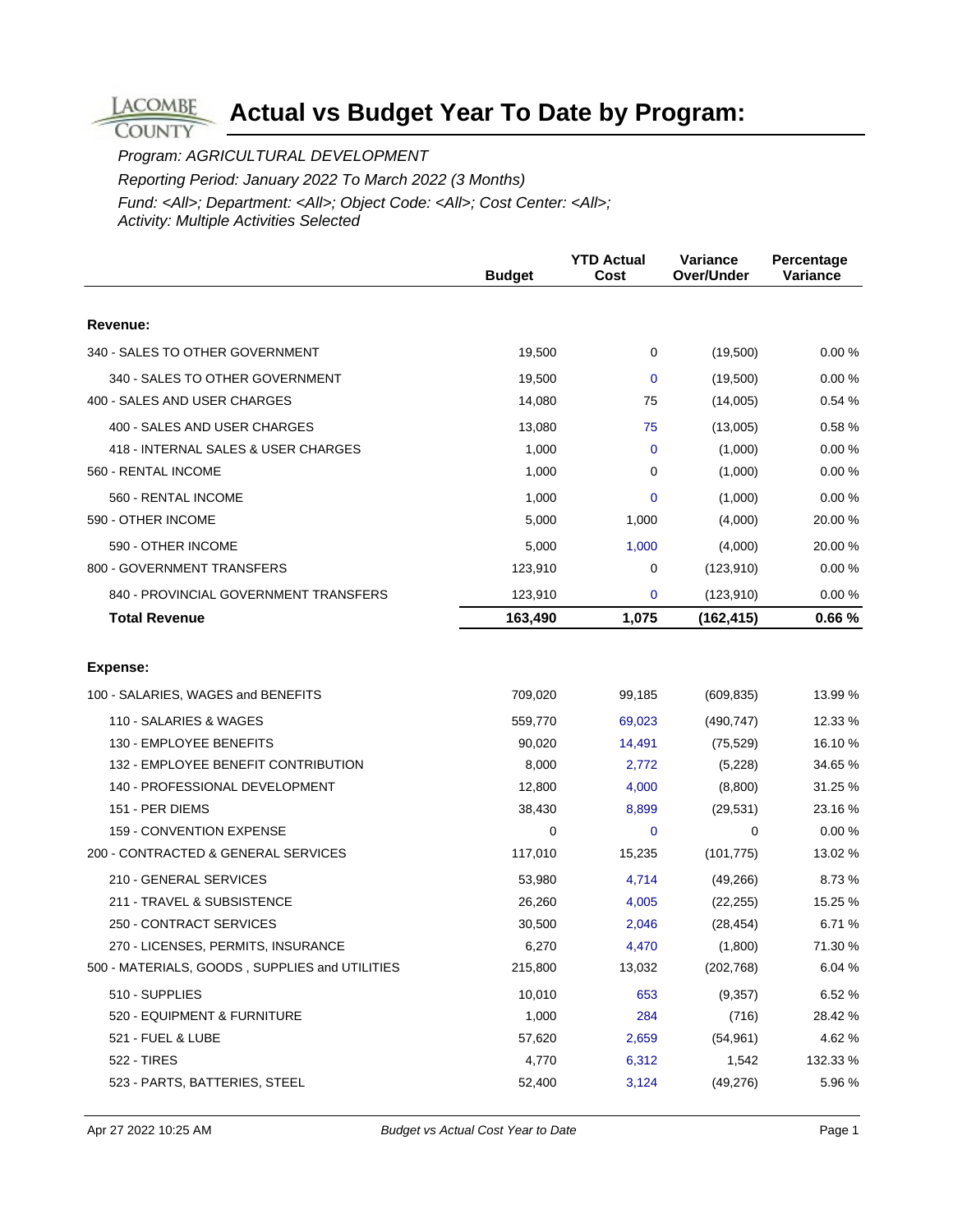Program: AGRICULTURAL DEVELOPMENT

**LACOMBE COUNTY** 

Reporting Period: January 2022 To March 2022 (3 Months)

|                                                | <b>Budget</b> | <b>YTD Actual</b><br>Cost | Variance<br>Over/Under | Percentage<br>Variance |
|------------------------------------------------|---------------|---------------------------|------------------------|------------------------|
| 531 - CHEMICALS                                | 90,000        | 0                         | (90,000)               | 0.00%                  |
| 750 - TRANSFER TO OTHER GOVERNMENT             | 2,500         | 0                         | (2,500)                | 0.00%                  |
| 750 - TRANSFER TO OTHER GOVERNMENT             | 2,500         | $\mathbf 0$               | (2,500)                | 0.00%                  |
| 760 - FINANCE TRANSACTIONS                     | 190.400       | 0                         | (190, 400)             | 0.00%                  |
| 764 - TRANSFER TO RESERVES                     | 190.400       | $\Omega$                  | (190, 400)             | 0.00%                  |
| 770 - TRANSFERS TO INDIVIDUALS & ORGANIZATIONS | 6.000         | 5.000                     | (1,000)                | 83.33 %                |
| 770 - PAYMENT TO ORGANIZATIONS                 | 6.000         | 5.000                     | (1,000)                | 83.33 %                |
| <b>Total Expense</b>                           | 1,240,730     | 132.452                   | (1, 108, 278)          | 10.68%                 |
| <b>Net Total</b>                               | (1,077,240)   | (131,376)                 | 945.864                | 12.20%                 |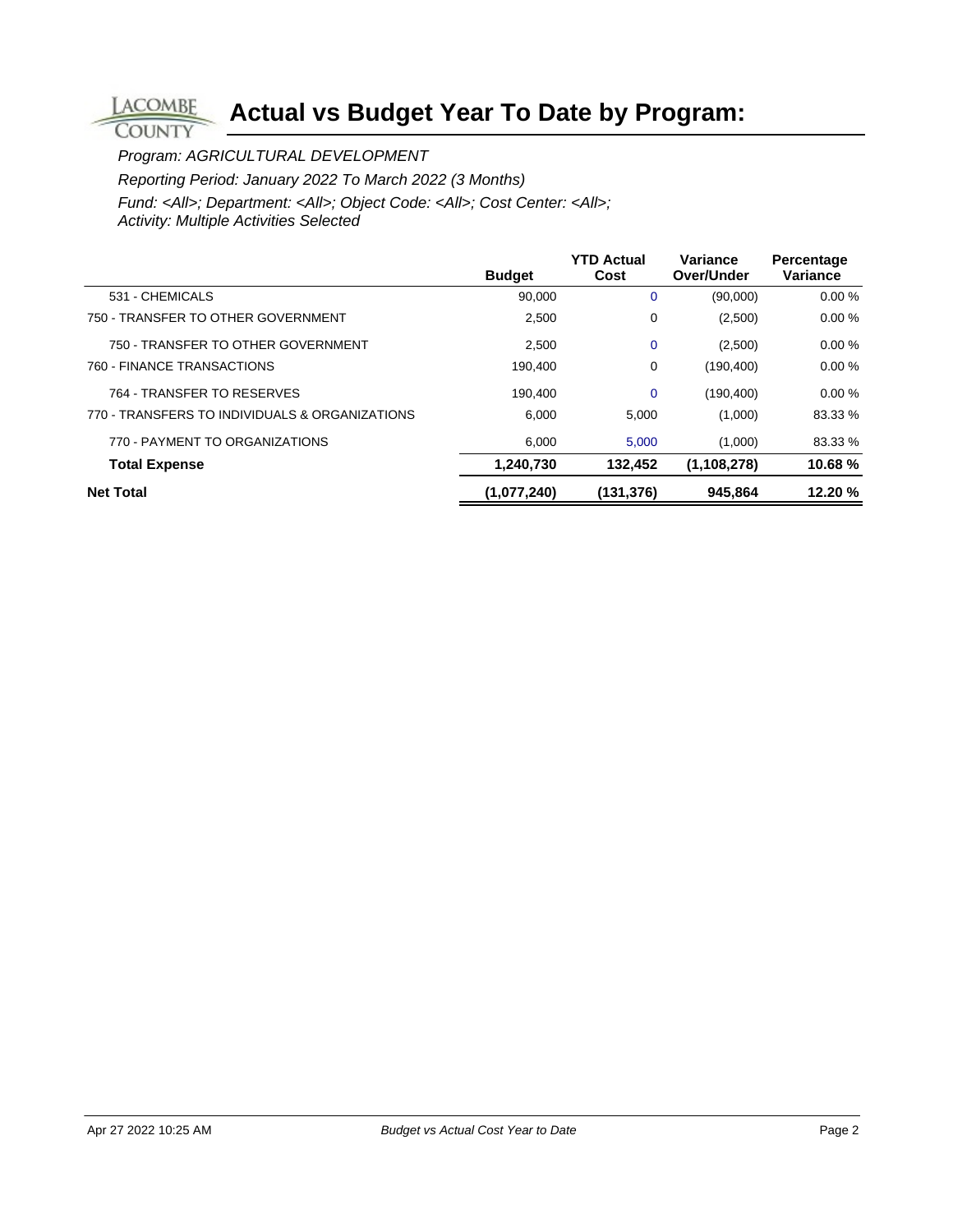Program: ENVIRONMENTAL SERVICES

**LACOMBE COUNTY** 

Reporting Period: January 2022 To March 2022 (3 Months)

|                                                | <b>Budget</b> | <b>YTD Actual</b><br>Cost | Variance<br>Over/Under | Percentage<br>Variance |
|------------------------------------------------|---------------|---------------------------|------------------------|------------------------|
|                                                |               |                           |                        |                        |
| Revenue:                                       |               |                           |                        |                        |
| 400 - SALES AND USER CHARGES                   | 2,250         | 94                        | (2, 156)               | 4.18%                  |
| 400 - SALES AND USER CHARGES                   | 2,250         | 94                        | (2, 156)               | 4.18%                  |
| 800 - GOVERNMENT TRANSFERS                     | 60,000        | 0                         | (60,000)               | 0.00%                  |
| 840 - PROVINCIAL GOVERNMENT TRANSFERS          | 60,000        | $\Omega$                  | (60,000)               | 0.00%                  |
| <b>Total Revenue</b>                           | 62,250        | 94                        | (62, 156)              | 0.15%                  |
| <b>Expense:</b>                                |               |                           |                        |                        |
| 100 - SALARIES, WAGES and BENEFITS             | 112,780       | 25,699                    | (87,081)               | 22.79 %                |
| 110 - SALARIES & WAGES                         | 92,070        | 19,869                    | (72, 201)              | 21.58 %                |
| 130 - EMPLOYEE BENEFITS                        | 19,710        | 5,831                     | (13, 879)              | 29.58 %                |
| 132 - EMPLOYEE BENEFIT CONTRIBUTION            | $\Omega$      | (1)                       | (1)                    | 0.00%                  |
| 140 - PROFESSIONAL DEVELOPMENT                 | 1,000         | $\Omega$                  | (1,000)                | 0.00%                  |
| 200 - CONTRACTED & GENERAL SERVICES            | 6,060         | 869                       | (5, 191)               | 14.34 %                |
| 210 - GENERAL SERVICES                         | 2,060         | 815                       | (1,245)                | 39.56 %                |
| 211 - TRAVEL & SUBSISTENCE                     | 1,500         | 54                        | (1,446)                | 3.62 %                 |
| 250 - CONTRACT SERVICES                        | 2,500         | $\Omega$                  | (2,500)                | 0.00%                  |
| 500 - MATERIALS, GOODS, SUPPLIES and UTILITIES | 13,760        | 6,156                     | (7,604)                | 44.74 %                |
| 510 - SUPPLIES                                 | 13,760        | 6,156                     | (7,604)                | 44.74 %                |
| 770 - TRANSFERS TO INDIVIDUALS & ORGANIZATIONS | 1,500         | 0                         | (1,500)                | 0.00%                  |
| 770 - PAYMENT TO ORGANIZATIONS                 | 1,500         | 0                         | (1,500)                | 0.00%                  |
| <b>Total Expense</b>                           | 134,100       | 32,724                    | (101, 376)             | 24.40 %                |
| <b>Net Total</b>                               | (71, 850)     | (32, 630)                 | 39,220                 | 45.41 %                |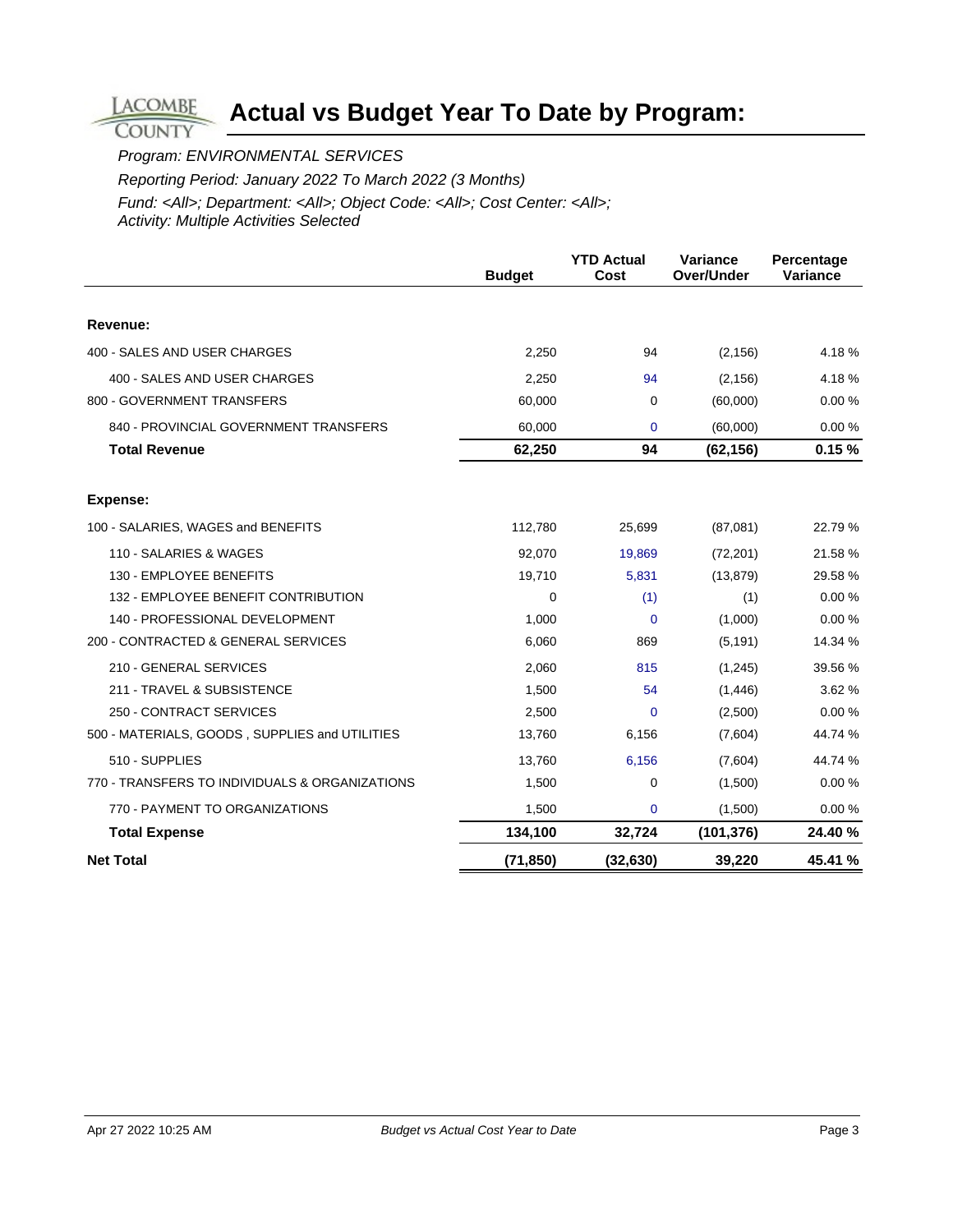Program: FISCAL SERVICES

**LACOMBE COUNTY** 

Reporting Period: January 2022 To March 2022 (3 Months)

|                            | <b>Budget</b> | <b>YTD Actual</b><br>Cost | Variance<br>Over/Under | Percentage<br>Variance |
|----------------------------|---------------|---------------------------|------------------------|------------------------|
|                            |               |                           |                        |                        |
| Expense:                   |               |                           |                        |                        |
| 760 - FINANCE TRANSACTIONS | 0             | 3,320,288                 | 3,320,288              | 0.00%                  |
| 768 - SCHOOL FOUNDATION    | 0             | 2,913,548                 | 2,913,548              | 0.00%                  |
| 769 - SENIORS FOUNDATION   | 0             | 406.740                   | 406.740                | 0.00%                  |
| <b>Total Expense</b>       | $\mathbf 0$   | 3,320,288                 | 3,320,288              | 0.00%                  |
| <b>Net Total</b>           | $\bf{0}$      | (3,320,288)               | (3,320,288)            | 0.00%                  |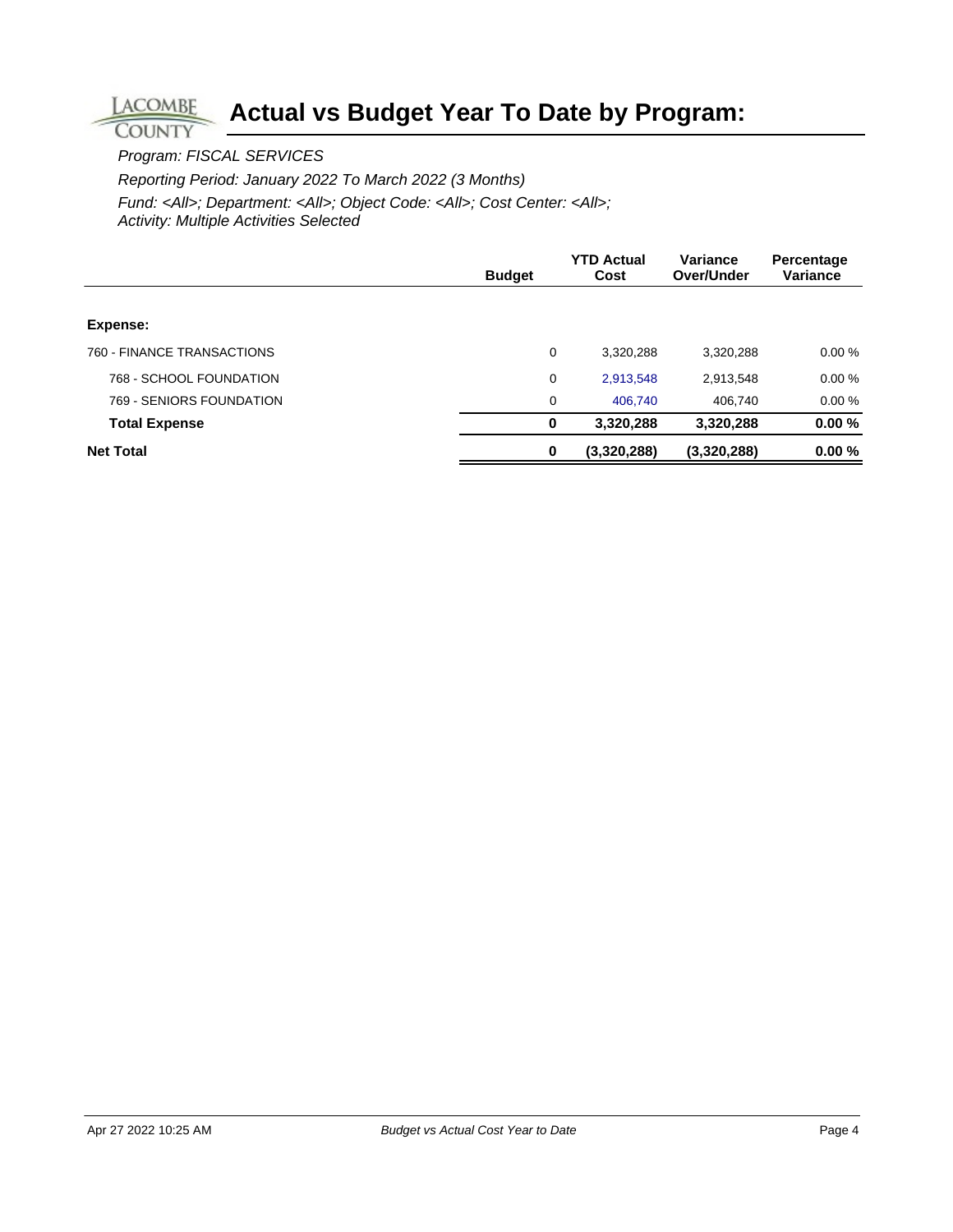Program: GENERAL GOVERNMENT SERVICES Reporting Period: January 2022 To March 2022 (3 Months) Fund: <All>; Department: <All>; Object Code: <All>; Cost Center: <All>; Activity: Multiple Activities Selected

|                                       | <b>Budget</b> | <b>YTD Actual</b><br>Cost | <b>Variance</b><br>Over/Under | Percentage<br>Variance |
|---------------------------------------|---------------|---------------------------|-------------------------------|------------------------|
| Revenue:                              |               |                           |                               |                        |
| 100 - TAXATION & GRANTS IN PLACE      | 32,834,960    | 0                         | (32, 834, 960)                | 0.00%                  |
| 111 - RESIDENTIAL                     | 4,953,000     | $\mathbf 0$               | (4,953,000)                   | 0.00%                  |
| 112 - COMMERCIAL                      | 648,120       | $\mathbf 0$               | (648, 120)                    | 0.00%                  |
| 113 - INDUSTRIAL                      | 1,823,470     | 0                         | (1,823,470)                   | 0.00%                  |
| 114 - FARMLAND                        | 710,060       | 0                         | (710,060)                     | 0.00%                  |
| 115 - MACHINERY & EQUIPMENT           | 125,940       | 0                         | (125, 940)                    | 0.00%                  |
| 116 - INDUSTRIAL - DIP                | 3,684,330     | 0                         | (3,684,330)                   | 0.00%                  |
| 117 - MACHINERY & EQUIPMENT - DIP     | 16,284,240    | 0                         | (16, 284, 240)                | 0.00%                  |
| 120 - FARMLAND - DIP                  | 1,740         | $\mathbf 0$               | (1,740)                       | 0.00%                  |
| 122 - RAILWAY                         | 238,010       | 0                         | (238,010)                     | 0.00%                  |
| 191 - POWER/TELECOM                   | 1,137,070     | 0                         | (1, 137, 070)                 | 0.00%                  |
| 192 - PIPELINE/WELLS                  | 3,135,310     | 0                         | (3, 135, 310)                 | 0.00%                  |
| 193 - CABLE VISION                    | 4,800         | 0                         | (4,800)                       | 0.00%                  |
| 230 - FEDERAL                         | 78,780        | 0                         | (78, 780)                     | 0.00%                  |
| 240 - PROVINCIAL                      | 10,090        | 0                         | (10,090)                      | 0.00%                  |
| 121 - OTHER TAXES                     | 680,000       | 827                       | (679, 173)                    | 0.12%                  |
| 121 - OTHER TAXES                     | 680,000       | 827                       | (679, 173)                    | 0.12%                  |
| 340 - SALES TO OTHER GOVERNMENT       | 262,750       | 67,688                    | (195,062)                     | 25.76 %                |
| 340 - SALES TO OTHER GOVERNMENT       | 262,750       | 67,688                    | (195,062)                     | 25.76 %                |
| 400 - SALES AND USER CHARGES          | 22,800        | 6,918                     | (15, 882)                     | 30.34 %                |
| 400 - SALES AND USER CHARGES          | 22,800        | 6,918                     | (15, 882)                     | 30.34 %                |
| 501 - PENALTIES & COSTS ON TAXES      | 241,500       | 225                       | (241, 275)                    | 0.09%                  |
| 501 - PENALTIES & COSTS ON TAXES      | 241,500       | 225                       | (241, 275)                    | 0.09%                  |
| 541 - FRANCHISE FEES                  | 24,460        | 7,888                     | (16, 572)                     | 32.25 %                |
| 541 - FRANCHISE FEES                  | 24,460        | 7,888                     | (16, 572)                     | 32.25 %                |
| 550 - RETURN ON INVESTMENTS           | 1,173,980     | 271,579                   | (902, 401)                    | 23.13 %                |
| 550 - RETURN ON INVESTMENTS           | 1,173,980     | 271,579                   | (902, 401)                    | 23.13 %                |
| 560 - RENTAL INCOME                   | 16,650        | 780                       | (15, 870)                     | 4.68%                  |
| 560 - RENTAL INCOME                   | 16,650        | 780                       | (15, 870)                     | 4.68%                  |
| 800 - GOVERNMENT TRANSFERS            | 149,490       | 0                         | (149, 490)                    | 0.00 %                 |
| 840 - PROVINCIAL GOVERNMENT TRANSFERS | 149,490       | 0                         | (149, 490)                    | 0.00 %                 |

**LACOMBE COUNTY**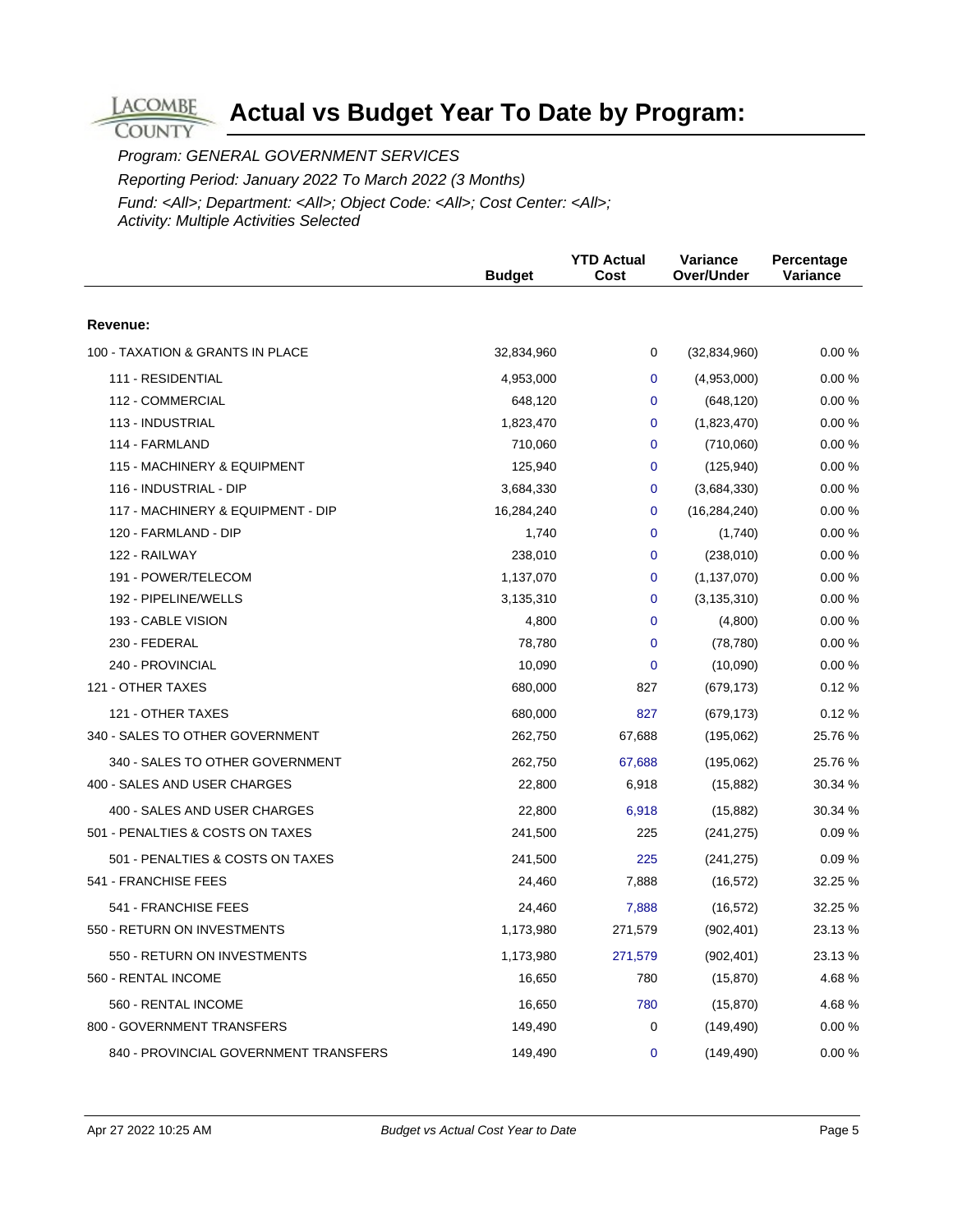Program: GENERAL GOVERNMENT SERVICES

**LACOMBE COUNTY** 

Reporting Period: January 2022 To March 2022 (3 Months)

|                                                | <b>Budget</b> | <b>YTD Actual</b><br>Cost | Variance<br>Over/Under | Percentage<br>Variance |
|------------------------------------------------|---------------|---------------------------|------------------------|------------------------|
| 900 - TRANSFER FROM RESERVES                   | 353,670       | $\mathbf 0$               | (353, 670)             | 0.00%                  |
| 900 - TRANSFER FROM RESERVES                   | 353,670       | $\mathbf 0$               | (353, 670)             | 0.00%                  |
| <b>Total Revenue</b>                           | 35,760,260    | 355,906                   | (35, 404, 354)         | 1.00 %                 |
| Expense:                                       |               |                           |                        |                        |
| 100 - SALARIES, WAGES and BENEFITS             | 3,645,080     | 806,162                   | (2,838,918)            | 22.12 %                |
| 110 - SALARIES & WAGES                         | 2,238,330     | 530,453                   | (1,707,877)            | 23.70 %                |
| 130 - EMPLOYEE BENEFITS                        | 512,140       | 123,132                   | (389,008)              | 24.04 %                |
| 131 - HEALTH SPENDING                          | 78,500        | 19,430                    | (59,070)               | 24.75 %                |
| 132 - EMPLOYEE BENEFIT CONTRIBUTION            | 61,610        | 2,006                     | (59, 604)              | 3.26 %                 |
| 136 - WORKERS COMPENSATION                     | 162,550       | $\mathbf{0}$              | (162, 550)             | 0.00%                  |
| 140 - PROFESSIONAL DEVELOPMENT                 | 67,880        | 3,771                     | (64, 109)              | 5.55 %                 |
| <b>141 - CONVENTION REGISTRATION</b>           | 23,520        | 6,885                     | (16, 635)              | 29.27 %                |
| 150 - MEMBER FEES                              | 6,470         | $\mathbf{0}$              | (6, 470)               | 0.00%                  |
| 151 - PER DIEMS                                | 494,080       | 120,486                   | (373, 594)             | 24.39 %                |
| 200 - CONTRACTED & GENERAL SERVICES            | 1,071,580     | 475,313                   | (596, 267)             | 44.36 %                |
| 210 - GENERAL SERVICES                         | 154,310       | 39,752                    | (114, 558)             | 25.76%                 |
| 211 - TRAVEL & SUBSISTENCE                     | 76,000        | 11,468                    | (64, 532)              | 15.09 %                |
| 250 - CONTRACT SERVICES                        | 665,540       | 277,202                   | (388, 338)             | 41.65 %                |
| 270 - LICENSES, PERMITS, INSURANCE             | 175,730       | 146,891                   | (28, 839)              | 83.59 %                |
| 500 - MATERIALS, GOODS, SUPPLIES and UTILITIES | 216,020       | 33,623                    | (182, 397)             | 15.56 %                |
| 510 - SUPPLIES                                 | 35,920        | 7,489                     | (28, 431)              | 20.85 %                |
| 519 - PUBLIC RELATIONS SUPPLIES                | 54,600        | 1,780                     | (52, 820)              | 3.26 %                 |
| 520 - EQUIPMENT & FURNITURE                    | 37,020        | 4,854                     | (32, 166)              | 13.11 %                |
| 521 - FUEL & LUBE                              | 4,100         | 149                       | (3,951)                | 3.62%                  |
| 523 - PARTS, BATTERIES, STEEL                  | 1,000         | 18                        | (982)                  | 1.84 %                 |
| 530 - CONSTRUCTION & MTNCE SUPPLIES            | 16,000        | 3,830                     | (12, 170)              | 23.94 %                |
| 540 - UTILITIES                                | 67,380        | 15,502                    | (51, 878)              | 23.01 %                |
| 750 - TRANSFER TO OTHER GOVERNMENT             | 562,700       | 264                       | (562, 436)             | 0.05%                  |
| 750 - TRANSFER TO OTHER GOVERNMENT             | 562,700       | 264                       | (562, 436)             | 0.05%                  |
| 760 - FINANCE TRANSACTIONS                     | 1,266,800     | $\mathbf 0$               | (1,266,800)            | 0.00%                  |
| 762 - TRANSFER TO CAPITAL                      | 15,000        | $\mathbf{0}$              | (15,000)               | 0.00%                  |
| 764 - TRANSFER TO RESERVES                     | 1,251,800     | $\mathbf{0}$              | (1,251,800)            | 0.00%                  |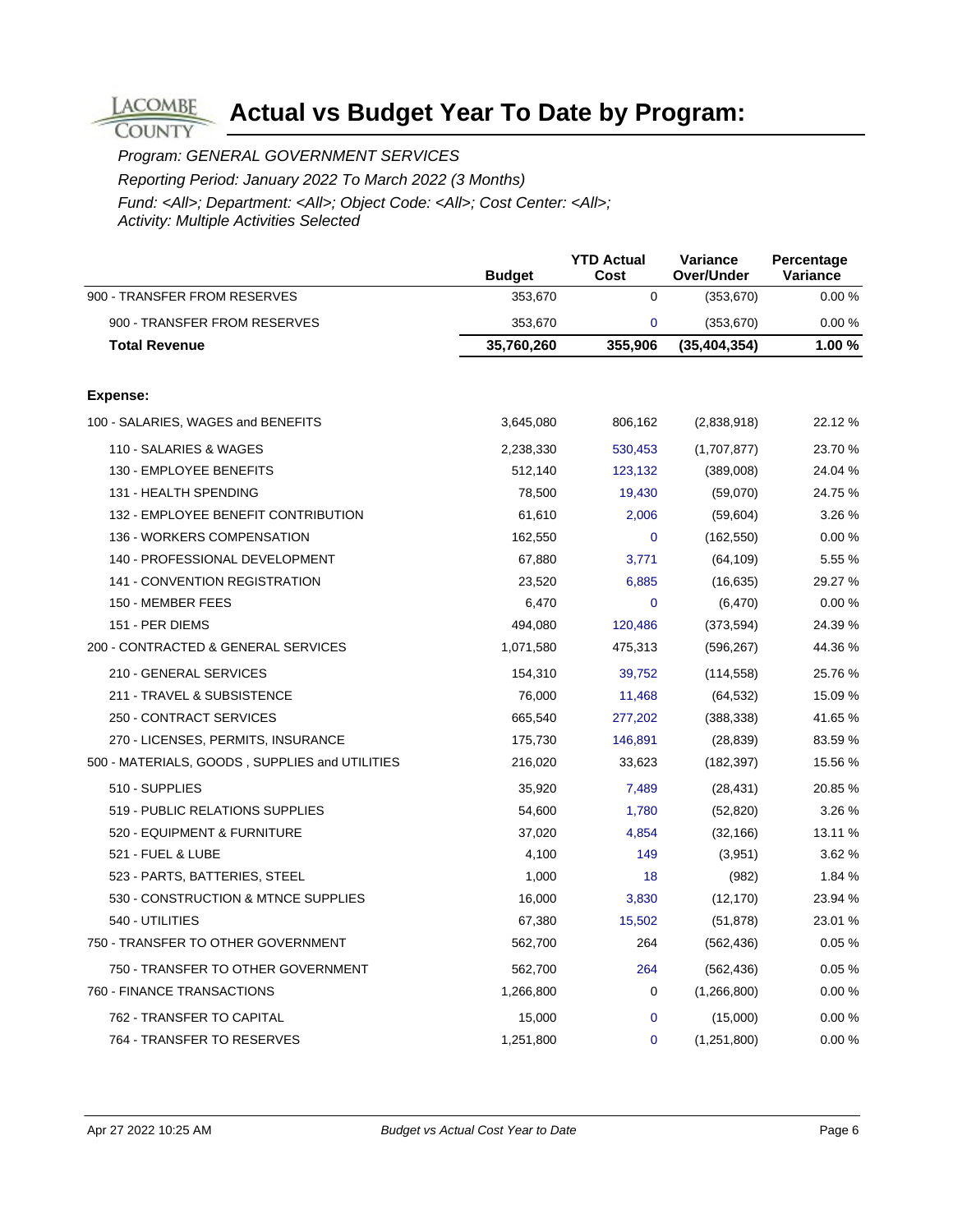Program: GENERAL GOVERNMENT SERVICES

**COUNTY** 

Reporting Period: January 2022 To March 2022 (3 Months)

|                                                | <b>Budget</b> | <b>YTD Actual</b><br>Cost | Variance<br>Over/Under | Percentage<br>Variance |
|------------------------------------------------|---------------|---------------------------|------------------------|------------------------|
| 770 - TRANSFERS TO INDIVIDUALS & ORGANIZATIONS | 6,000         | 1.000                     | (5,000)                | 16.67 %                |
| 770 - PAYMENT TO ORGANIZATIONS                 | 6,000         | 1.000                     | (5,000)                | 16.67 %                |
| 810 - BANK CHARGES & SHORT TERM INTEREST       | 3.050         | 409                       | (2,641)                | 13.41 %                |
| 810 - BANK CHARGES & SHORT TERM INTEREST       | 3.050         | 409                       | (2,641)                | 13.41 %                |
| <b>Total Expense</b>                           | 6,771,230     | 1,316,771                 | (5,454,459)            | 19.45 %                |
| <b>Net Total</b>                               | 28,989,030    | (960, 865)                | (29,949,895)           | $-3.31%$               |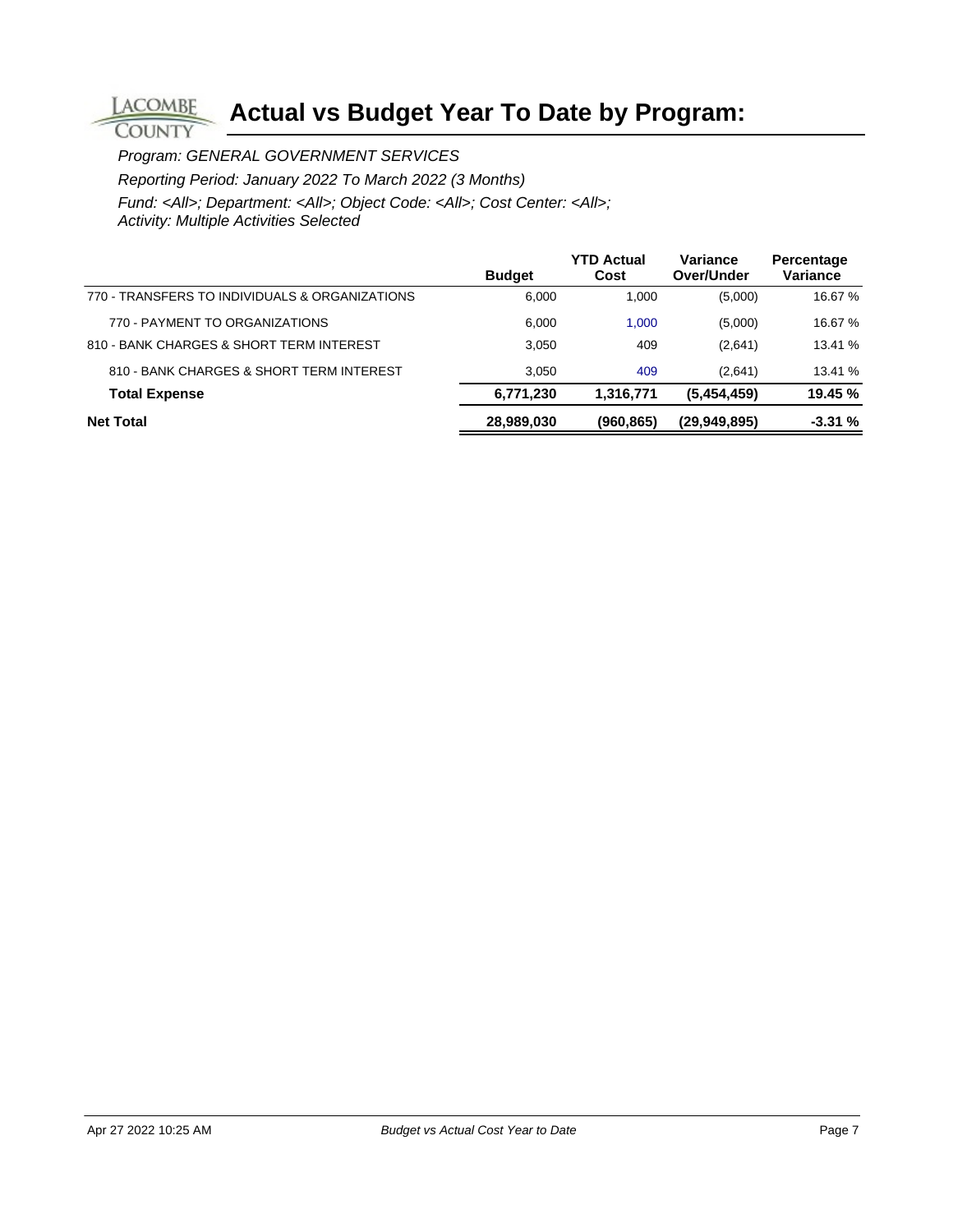Program: PLANNING & DEVELOPMENT

**LACOMBE COUNTY** 

Reporting Period: January 2022 To March 2022 (3 Months)

|                                                | <b>Budget</b> | <b>YTD Actual</b><br>Cost | Variance<br>Over/Under | Percentage<br>Variance |
|------------------------------------------------|---------------|---------------------------|------------------------|------------------------|
|                                                |               |                           |                        |                        |
| Revenue:                                       |               |                           |                        |                        |
| 400 - SALES AND USER CHARGES                   | 35,500        | 14,950                    | (20, 550)              | 42.11 %                |
| 400 - SALES AND USER CHARGES                   | 35,500        | 14,950                    | (20, 550)              | 42.11 %                |
| 526 - LICENSES AND PERMITS                     | 45,000        | 10,700                    | (34,300)               | 23.78 %                |
| 526 - LICENSES AND PERMITS                     | 45,000        | 10,700                    | (34, 300)              | 23.78 %                |
| 800 - GOVERNMENT TRANSFERS                     | 28,560        | 0                         | (28, 560)              | 0.00%                  |
| 840 - PROVINCIAL GOVERNMENT TRANSFERS          | 28,560        | 0                         | (28, 560)              | 0.00%                  |
| 900 - TRANSFER FROM RESERVES                   | 90,000        | 0                         | (90,000)               | 0.00%                  |
| 900 - TRANSFER FROM RESERVES                   | 90,000        | $\overline{0}$            | (90,000)               | 0.00%                  |
| 990 - DEVELOPER AGREEMENTS AND LEVIES          | 1,487,500     | 5,000                     | (1,482,500)            | 0.34%                  |
| 990 - DEVELOPER AGREEMENTS & LEVIES            | 1,487,500     | 5,000                     | (1,482,500)            | 0.34%                  |
| <b>Total Revenue</b>                           | 1,686,560     | 30,650                    | (1,655,910)            | 1.82 %                 |
|                                                |               |                           |                        |                        |
| <b>Expense:</b>                                |               |                           |                        |                        |
| 100 - SALARIES, WAGES and BENEFITS             | 924,080       | 220,729                   | (703, 351)             | 23.89 %                |
| 110 - SALARIES & WAGES                         | 746,790       | 176,686                   | (570, 104)             | 23.66 %                |
| 130 - EMPLOYEE BENEFITS                        | 140,470       | 39,205                    | (101, 265)             | 27.91 %                |
| 132 - EMPLOYEE BENEFIT CONTRIBUTION            | 0             | (3)                       | (3)                    | 0.00%                  |
| 140 - PROFESSIONAL DEVELOPMENT                 | 10,920        | 4,842                     | (6,078)                | 44.34 %                |
| 150 - MEMBER FEES                              | 25,900        | 0                         | (25,900)               | 0.00%                  |
| 200 - CONTRACTED & GENERAL SERVICES            | 203,300       | 12,722                    | (190, 578)             | 6.26 %                 |
| 210 - GENERAL SERVICES                         | 61,830        | 8,988                     | (52, 842)              | 14.54 %                |
| 211 - TRAVEL & SUBSISTENCE                     | 17,720        | 384                       | (17, 336)              | 2.17 %                 |
| 250 - CONTRACT SERVICES                        | 123,450       | 3,111                     | (120, 339)             | 2.52 %                 |
| 270 - LICENSES, PERMITS, INSURANCE             | 300           | 239                       | (61)                   | 79.83 %                |
| 500 - MATERIALS, GOODS, SUPPLIES and UTILITIES | 16,840        | 845                       | (15,995)               | 5.02 %                 |
| 510 - SUPPLIES                                 | 11,520        | 245                       | (11, 275)              | 2.13%                  |
| 520 - EQUIPMENT & FURNITURE                    | 2,100         | 500                       | (1,600)                | 23.81 %                |
| 521 - FUEL & LUBE                              | 2,430         | 100                       | (2,330)                | 4.11 %                 |
| 523 - PARTS, BATTERIES, STEEL                  | 790           | 0                         | (790)                  | 0.00%                  |
| 750 - TRANSFER TO OTHER GOVERNMENT             | 1,100         | 88                        | (1,012)                | 8.00 %                 |
| 750 - TRANSFER TO OTHER GOVERNMENT             | 1,100         | 88                        | (1,012)                | 8.00%                  |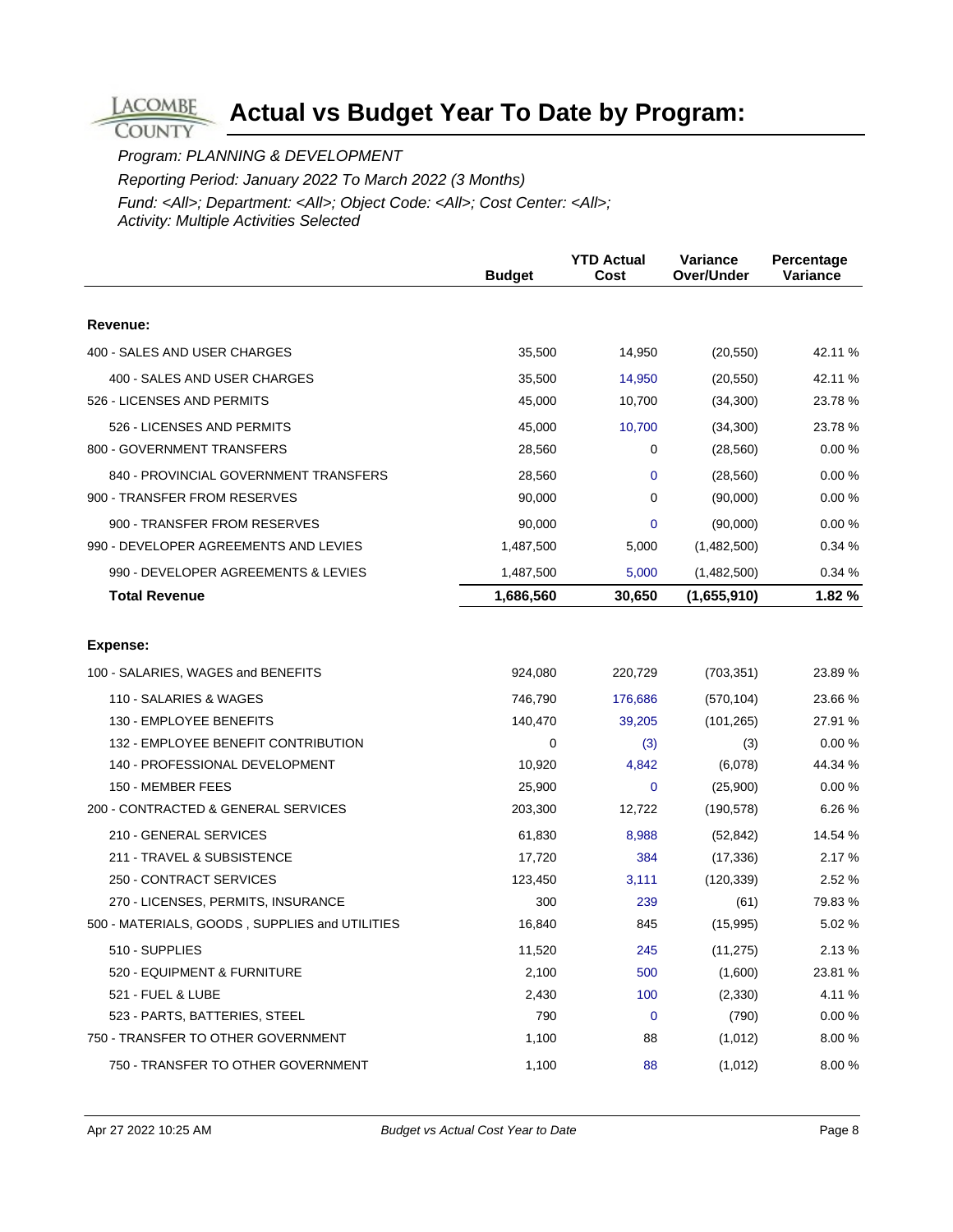Program: PLANNING & DEVELOPMENT

**LACOMBE COUNTY** 

Reporting Period: January 2022 To March 2022 (3 Months)

|                                                | <b>Budget</b> | <b>YTD Actual</b><br>Cost | Variance<br>Over/Under | Percentage<br>Variance |
|------------------------------------------------|---------------|---------------------------|------------------------|------------------------|
| 760 - FINANCE TRANSACTIONS                     | 1,491,650     | 0                         | (1,491,650)            | 0.00%                  |
| 764 - TRANSFER TO RESERVES                     | 1,491,650     | 0                         | (1,491,650)            | 0.00%                  |
| 770 - TRANSFERS TO INDIVIDUALS & ORGANIZATIONS | 2,500         | 0                         | (2,500)                | 0.00%                  |
| 770 - PAYMENT TO ORGANIZATIONS                 | 2.500         | $\mathbf 0$               | (2,500)                | 0.00%                  |
| <b>Total Expense</b>                           | 2,639,470     | 234.384                   | (2,405,086)            | 8.88%                  |
| <b>Net Total</b>                               | (952, 910)    | (203,734)                 | 749,176                | 21.38%                 |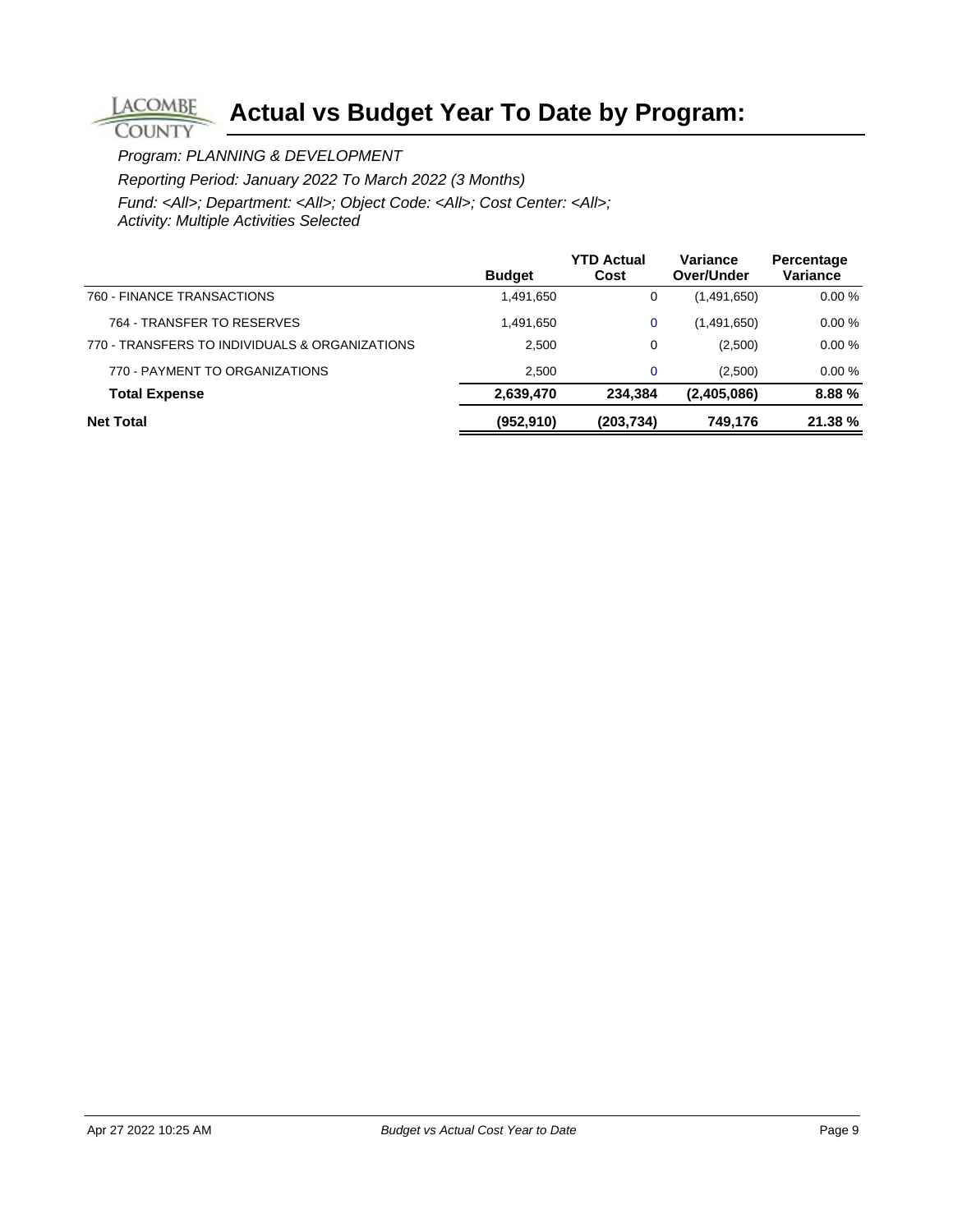Program: PROTECTIVE SERVICES

**LACOMBE COUNTY** 

Reporting Period: January 2022 To March 2022 (3 Months)

|                                                | <b>Budget</b> | <b>YTD Actual</b><br>Cost | Variance<br>Over/Under | Percentage<br>Variance |
|------------------------------------------------|---------------|---------------------------|------------------------|------------------------|
|                                                |               |                           |                        |                        |
| Revenue:                                       |               |                           |                        |                        |
| 340 - SALES TO OTHER GOVERNMENT                | 410,540       | 75,282                    | (335, 258)             | 18.34 %                |
| 340 - SALES TO OTHER GOVERNMENT                | 410,540       | 75,282                    | (335, 258)             | 18.34 %                |
| 400 - SALES AND USER CHARGES                   | 118,750       | 9,840                     | (108, 910)             | 8.29 %                 |
| 400 - SALES AND USER CHARGES                   | 118,750       | 9,840                     | (108, 910)             | 8.29 %                 |
| 526 - LICENSES AND PERMITS                     | 146,400       | 680                       | (145, 720)             | 0.46%                  |
| 526 - LICENSES AND PERMITS                     | 146,400       | 680                       | (145, 720)             | 0.46%                  |
| 800 - GOVERNMENT TRANSFERS                     | 61,000        | 0                         | (61,000)               | 0.00%                  |
| 850 - LOCAL GOVERNMENT TRANSFERS               | 61,000        | 0                         | (61,000)               | 0.00%                  |
| 900 - TRANSFER FROM RESERVES                   | 77,560        | 0                         | (77, 560)              | 0.00%                  |
| 900 - TRANSFER FROM RESERVES                   | 77,560        | 0                         | (77, 560)              | 0.00%                  |
| 991 - FINES                                    | 70,500        | 3,689                     | (66, 811)              | 5.23 %                 |
| 991 - FINES                                    | 70,500        | 3,689                     | (66, 811)              | 5.23 %                 |
| <b>Total Revenue</b>                           | 884,750       | 89,491                    | (795, 259)             | 10.11 %                |
|                                                |               |                           |                        |                        |
| Expense:                                       |               |                           |                        |                        |
| 100 - SALARIES, WAGES and BENEFITS             | 1,561,270     | 347,324                   | (1,213,946)            | 22.25 %                |
| 110 - SALARIES & WAGES                         | 1,171,370     | 255,620                   | (915, 750)             | 21.82 %                |
| 118 - FIRE SERVICE COMPENSATION                | 163,920       | 32,531                    | (131, 389)             | 19.85 %                |
| 130 - EMPLOYEE BENEFITS                        | 178,890       | 48,652                    | (130, 238)             | 27.20 %                |
| 132 - EMPLOYEE BENEFIT CONTRIBUTION            | 3,000         | 2,737                     | (263)                  | 91.23 %                |
| 140 - PROFESSIONAL DEVELOPMENT                 | 44,090        | 7,784                     | (36, 306)              | 17.65 %                |
| 200 - CONTRACTED & GENERAL SERVICES            | 486,580       | 107,567                   | (379, 013)             | 22.11 %                |
| 210 - GENERAL SERVICES                         | 55,120        | 30,132                    | (24, 988)              | 54.67 %                |
| 211 - TRAVEL & SUBSISTENCE                     | 18,920        | 4,082                     | (14, 838)              | 21.57 %                |
| 250 - CONTRACT SERVICES                        | 358,090       | 39,364                    | (318, 726)             | 10.99 %                |
| 270 - LICENSES, PERMITS, INSURANCE             | 54,450        | 33,989                    | (20, 461)              | 62.42 %                |
| 500 - MATERIALS, GOODS, SUPPLIES and UTILITIES | 379,770       | 33,413                    | (346, 357)             | 8.80 %                 |
| 510 - SUPPLIES                                 | 88,710        | 4,895                     | (83, 815)              | 5.52 %                 |
| 512 - CLOTHING                                 | 15,450        | 446                       | (15,004)               | 2.89%                  |
| 520 - EQUIPMENT & FURNITURE                    | 193,560       | 17,610                    | (175, 950)             | 9.10%                  |
| 521 - FUEL & LUBE                              | 58,750        | 7,639                     | (51, 111)              | 13.00 %                |
| <b>522 - TIRES</b>                             | 5,680         | 0                         | (5,680)                | 0.00%                  |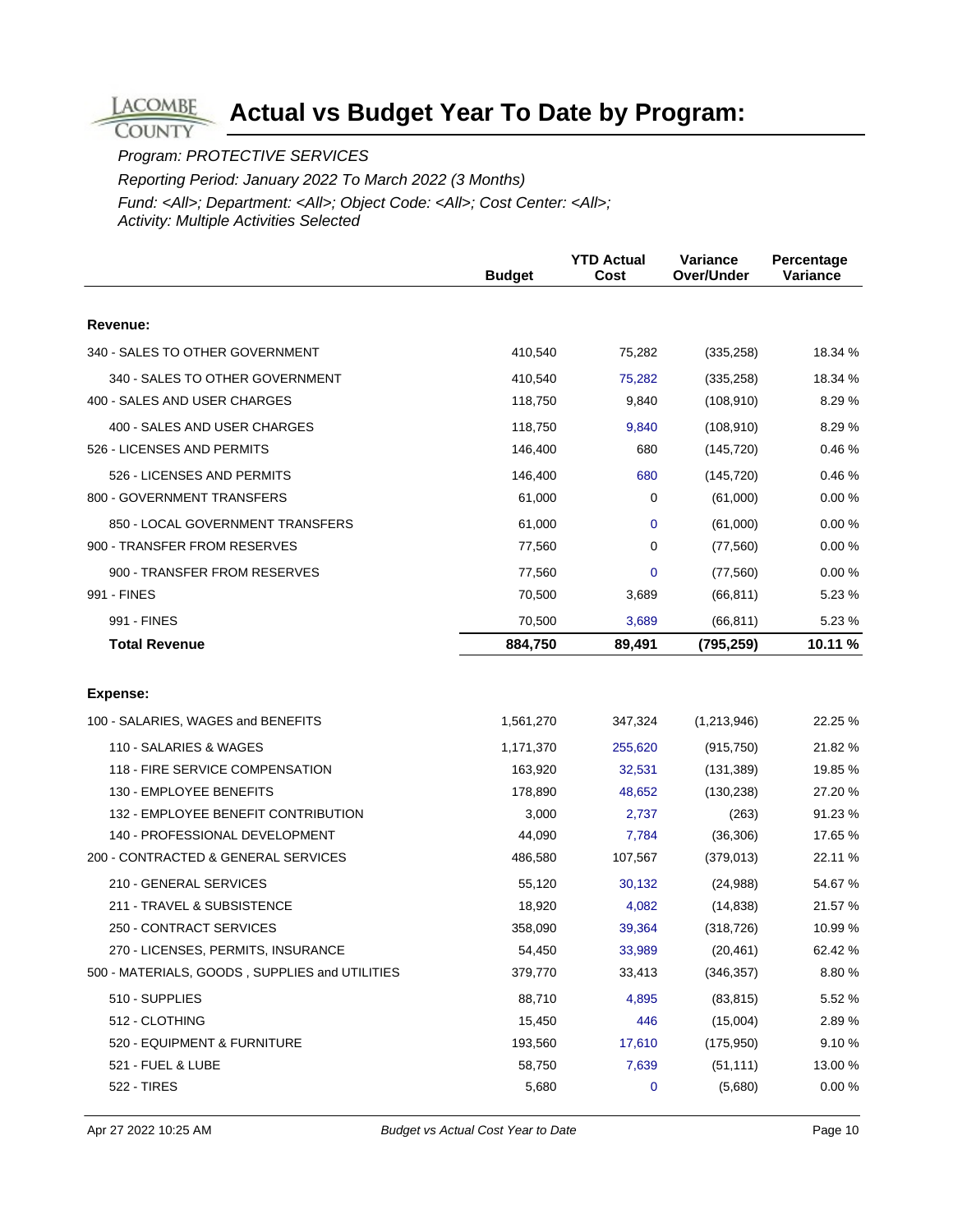#### Program: PROTECTIVE SERVICES

**LACOMBE COUNTY** 

Reporting Period: January 2022 To March 2022 (3 Months)

|                                                | <b>Budget</b> | <b>YTD Actual</b><br>Cost | <b>Variance</b><br>Over/Under | Percentage<br>Variance |
|------------------------------------------------|---------------|---------------------------|-------------------------------|------------------------|
| 523 - PARTS, BATTERIES, STEEL                  | 16,620        | 2,597                     | (14, 023)                     | 15.63 %                |
| 540 - UTILITIES                                | 1,000         | 227                       | (773)                         | 22.72 %                |
| 750 - TRANSFER TO OTHER GOVERNMENT             | 1,113,340     | 708,772                   | (404, 568)                    | 63.66 %                |
| 750 - TRANSFER TO OTHER GOVERNMENT             | 1.113.340     | 708.772                   | (404, 568)                    | 63.66 %                |
| 760 - FINANCE TRANSACTIONS                     | 549,060       | 0                         | (549,060)                     | 0.00%                  |
| 764 - TRANSFER TO RESERVES                     | 549.060       | $\mathbf 0$               | (549,060)                     | 0.00%                  |
| 770 - TRANSFERS TO INDIVIDUALS & ORGANIZATIONS | 7.500         | 500                       | (7,000)                       | 6.67 %                 |
| 770 - PAYMENT TO ORGANIZATIONS                 | 7,500         | 500                       | (7,000)                       | 6.67%                  |
| <b>Total Expense</b>                           | 4,097,520     | 1,197,577                 | (2,899,943)                   | 29.23 %                |
| <b>Net Total</b>                               | (3,212,770)   | (1, 108, 086)             | 2,104,684                     | 34.49 %                |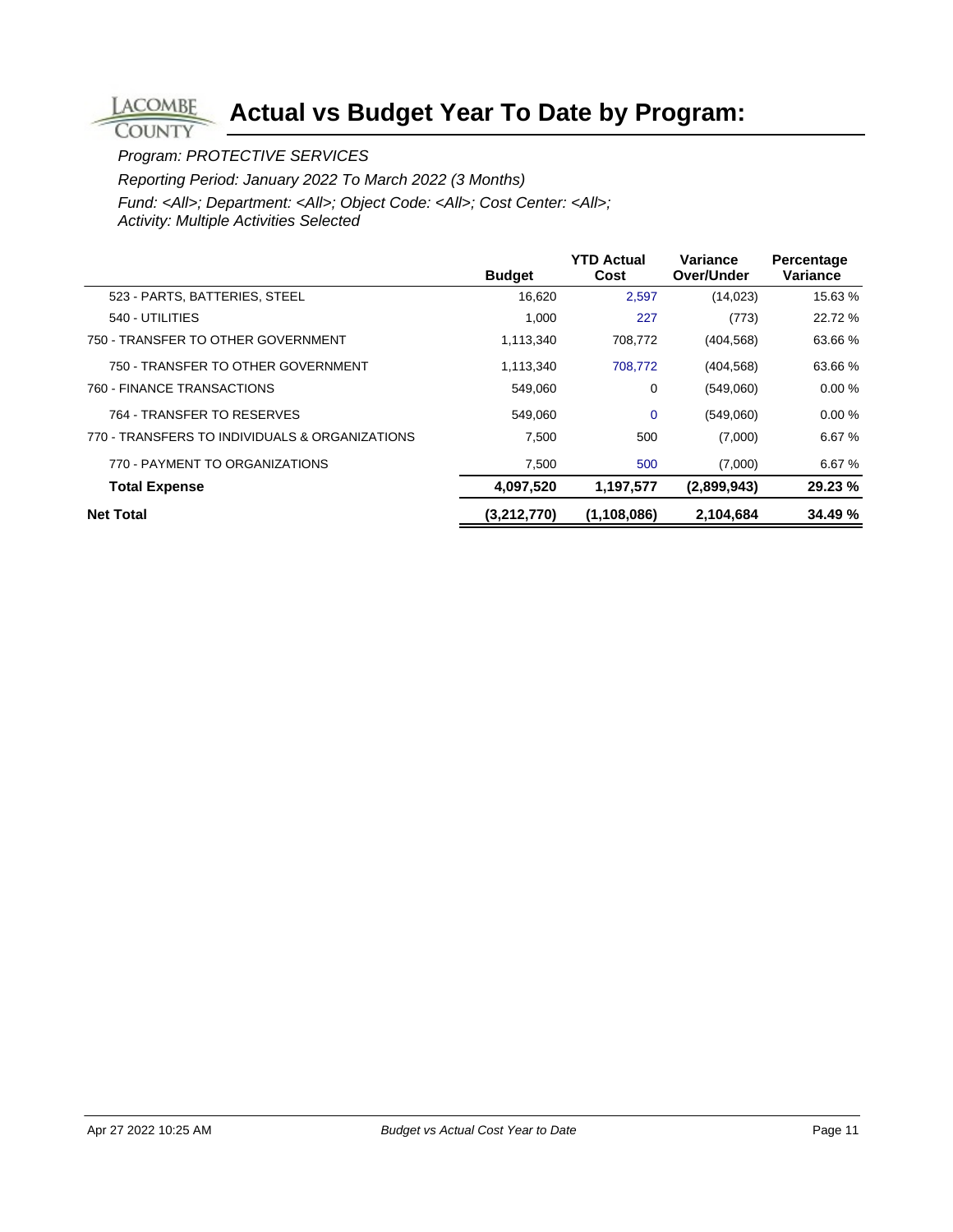#### Program: PUBLIC HEALTH & WELFARE

**LACOMBE COUNTY** 

Reporting Period: January 2022 To March 2022 (3 Months)

|                                                | <b>Budget</b> | <b>YTD Actual</b><br>Cost | Variance<br><b>Over/Under</b> | Percentage<br>Variance |
|------------------------------------------------|---------------|---------------------------|-------------------------------|------------------------|
|                                                |               |                           |                               |                        |
| Revenue:                                       |               |                           |                               |                        |
| 400 - SALES AND USER CHARGES                   | 2,000         | 200                       | (1,800)                       | 10.00 %                |
| 400 - SALES AND USER CHARGES                   | 2,000         | 200                       | (1,800)                       | 10.00 %                |
| 800 - GOVERNMENT TRANSFERS                     | 303,650       | 75,914                    | (227, 736)                    | 25.00 %                |
| 840 - PROVINCIAL GOVERNMENT TRANSFERS          | 303,650       | 75,914                    | (227, 736)                    | 25.00 %                |
| <b>Total Revenue</b>                           | 305,650       | 76,114                    | (229, 536)                    | 24.90 %                |
| Expense:                                       |               |                           |                               |                        |
| 100 - SALARIES, WAGES and BENEFITS             | 15,460        | 4,116                     | (11, 344)                     | 26.62 %                |
| 110 - SALARIES & WAGES                         | 13,150        | 3,438                     | (9,712)                       | 26.14 %                |
| 130 - EMPLOYEE BENEFITS                        | 1,910         | 678                       | (1,232)                       | 35.52 %                |
| 151 - PER DIEMS                                | 400           | $\Omega$                  | (400)                         | 0.00%                  |
| 200 - CONTRACTED & GENERAL SERVICES            | 15,800        | 346                       | (15, 454)                     | 2.19%                  |
| 210 - GENERAL SERVICES                         | 15,800        | 346                       | (15, 454)                     | 2.19%                  |
| 500 - MATERIALS, GOODS, SUPPLIES and UTILITIES | 1,000         | $\Omega$                  | (1,000)                       | 0.00%                  |
| 530 - CONSTRUCTION & MTNCE SUPPLIES            | 1,000         | $\Omega$                  | (1,000)                       | 0.00%                  |
| 750 - TRANSFER TO OTHER GOVERNMENT             | 306,550       | 14,813                    | (291, 738)                    | 4.83%                  |
| 750 - TRANSFER TO OTHER GOVERNMENT             | 306,550       | 14,813                    | (291, 738)                    | 4.83%                  |
| 760 - FINANCE TRANSACTIONS                     | 25,860        | 0                         | (25, 860)                     | 0.00%                  |
| 764 - TRANSFER TO RESERVES                     | 25,860        | 0                         | (25, 860)                     | 0.00%                  |
| 770 - TRANSFERS TO INDIVIDUALS & ORGANIZATIONS | 109,810       | 79,585                    | (30, 225)                     | 72.48 %                |
| 770 - PAYMENT TO ORGANIZATIONS                 | 109,810       | 79,585                    | (30, 225)                     | 72.48 %                |
| <b>Total Expense</b>                           | 474,480       | 98,860                    | (375, 620)                    | 20.84 %                |
| <b>Net Total</b>                               | (168, 830)    | (22, 746)                 | 146,084                       | 13.47 %                |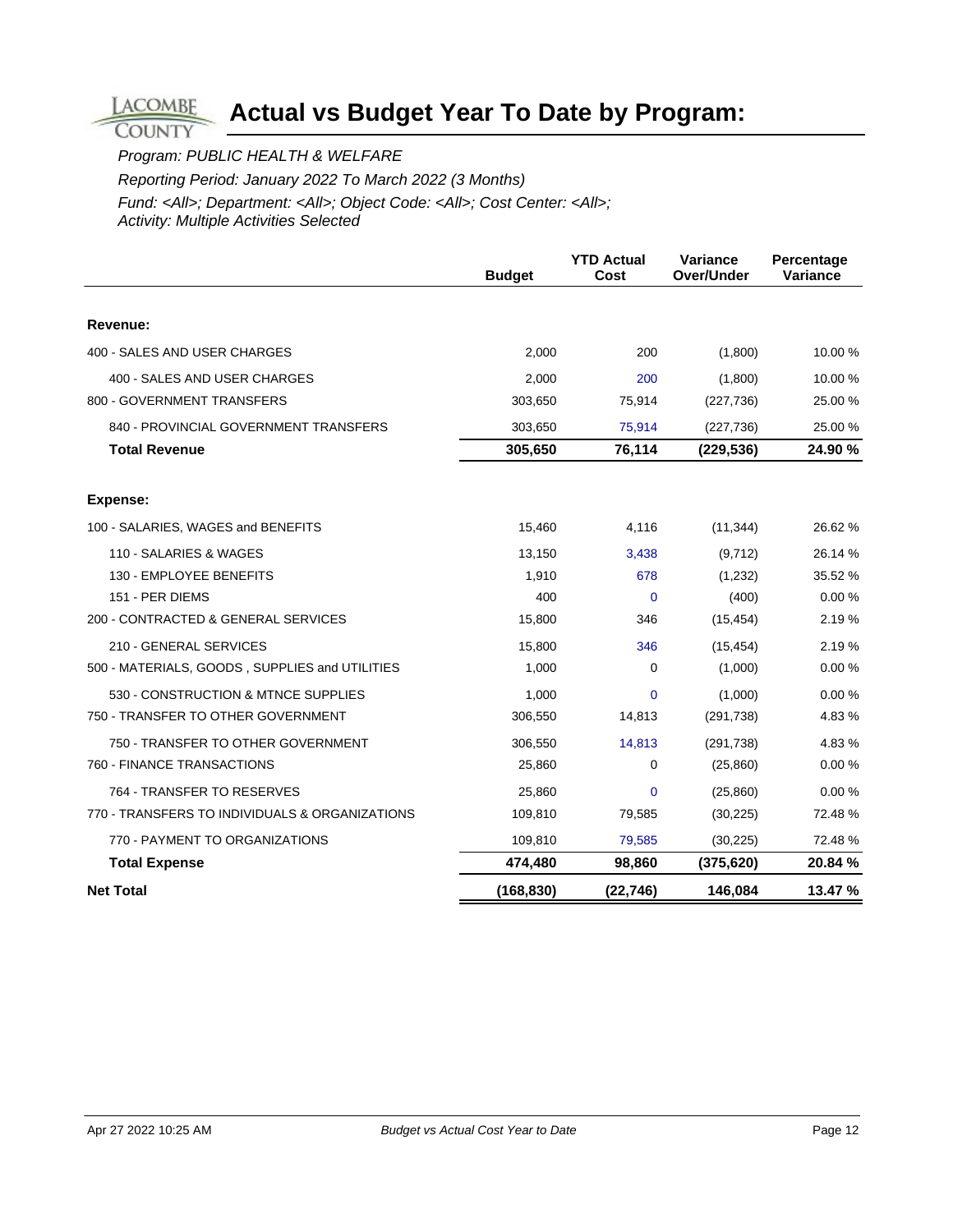Program: RECREATION AND CULTURE

**LACOMBE COUNTY** 

Reporting Period: January 2022 To March 2022 (3 Months)

|                                                | <b>Budget</b> | <b>YTD Actual</b><br>Cost | Variance<br>Over/Under | Percentage<br>Variance |
|------------------------------------------------|---------------|---------------------------|------------------------|------------------------|
|                                                |               |                           |                        |                        |
| Revenue:                                       |               |                           |                        |                        |
| 590 - OTHER INCOME                             | 1,630         | 0                         | (1,630)                | 0.00%                  |
| 590 - OTHER INCOME                             | 1,630         | 0                         | (1,630)                | 0.00%                  |
| 800 - GOVERNMENT TRANSFERS                     | 12,670        | 0                         | (12,670)               | 0.00%                  |
| 850 - LOCAL GOVERNMENT TRANSFERS               | 12,670        | $\Omega$                  | (12, 670)              | 0.00%                  |
| 900 - TRANSFER FROM RESERVES                   | 819,720       | $\Omega$                  | (819, 720)             | 0.00%                  |
| 900 - TRANSFER FROM RESERVES                   | 819,720       | $\mathbf 0$               | (819, 720)             | 0.00%                  |
| <b>Total Revenue</b>                           | 834,020       | $\bf{0}$                  | (834, 020)             | 0.00%                  |
| <b>Expense:</b>                                |               |                           |                        |                        |
| 200 - CONTRACTED & GENERAL SERVICES            | 422,740       | 26,261                    | (396, 479)             | 6.21 %                 |
| 210 - GENERAL SERVICES                         | 378,080       | 21,132                    | (356, 948)             | 5.59 %                 |
| 250 - CONTRACT SERVICES                        | 40,240        | 1,748                     | (38, 492)              | 4.34 %                 |
| 270 - LICENSES, PERMITS, INSURANCE             | 4,420         | 3,381                     | (1,039)                | 76.49 %                |
| 500 - MATERIALS, GOODS, SUPPLIES and UTILITIES | 42,850        | 3,354                     | (39, 496)              | 7.83 %                 |
| 510 - SUPPLIES                                 | 10,000        | $\mathbf{0}$              | (10,000)               | 0.00%                  |
| 520 - EQUIPMENT & FURNITURE                    | 6,250         | $\overline{0}$            | (6,250)                | 0.00%                  |
| 540 - UTILITIES                                | 18,100        | 2,865                     | (15, 235)              | 15.83 %                |
| 542 - GULL LAKE STABILIZATION                  | 8,500         | 488                       | (8,012)                | 5.74 %                 |
| 750 - TRANSFER TO OTHER GOVERNMENT             | 2,244,040     | 260,705                   | (1,983,335)            | 11.62 %                |
| 750 - TRANSFER TO OTHER GOVERNMENT             | 2,244,040     | 260,705                   | (1,983,335)            | 11.62 %                |
| 760 - FINANCE TRANSACTIONS                     | 1,438,930     | 0                         | (1,438,930)            | 0.00%                  |
| 762 - TRANSFER TO CAPITAL                      | 13,750        | 0                         | (13,750)               | 0.00%                  |
| 764 - TRANSFER TO RESERVES                     | 1,425,180     | $\Omega$                  | (1,425,180)            | 0.00%                  |
| 770 - TRANSFERS TO INDIVIDUALS & ORGANIZATIONS | 481,150       | 268,018                   | (213, 132)             | 55.70 %                |
| 770 - PAYMENT TO ORGANIZATIONS                 | 481,150       | 268,018                   | (213, 132)             | 55.70 %                |
| <b>Total Expense</b>                           | 4,629,710     | 558,337                   | (4,071,373)            | 12.06 %                |
| <b>Net Total</b>                               | (3,795,690)   | (558, 337)                | 3,237,353              | 14.71 %                |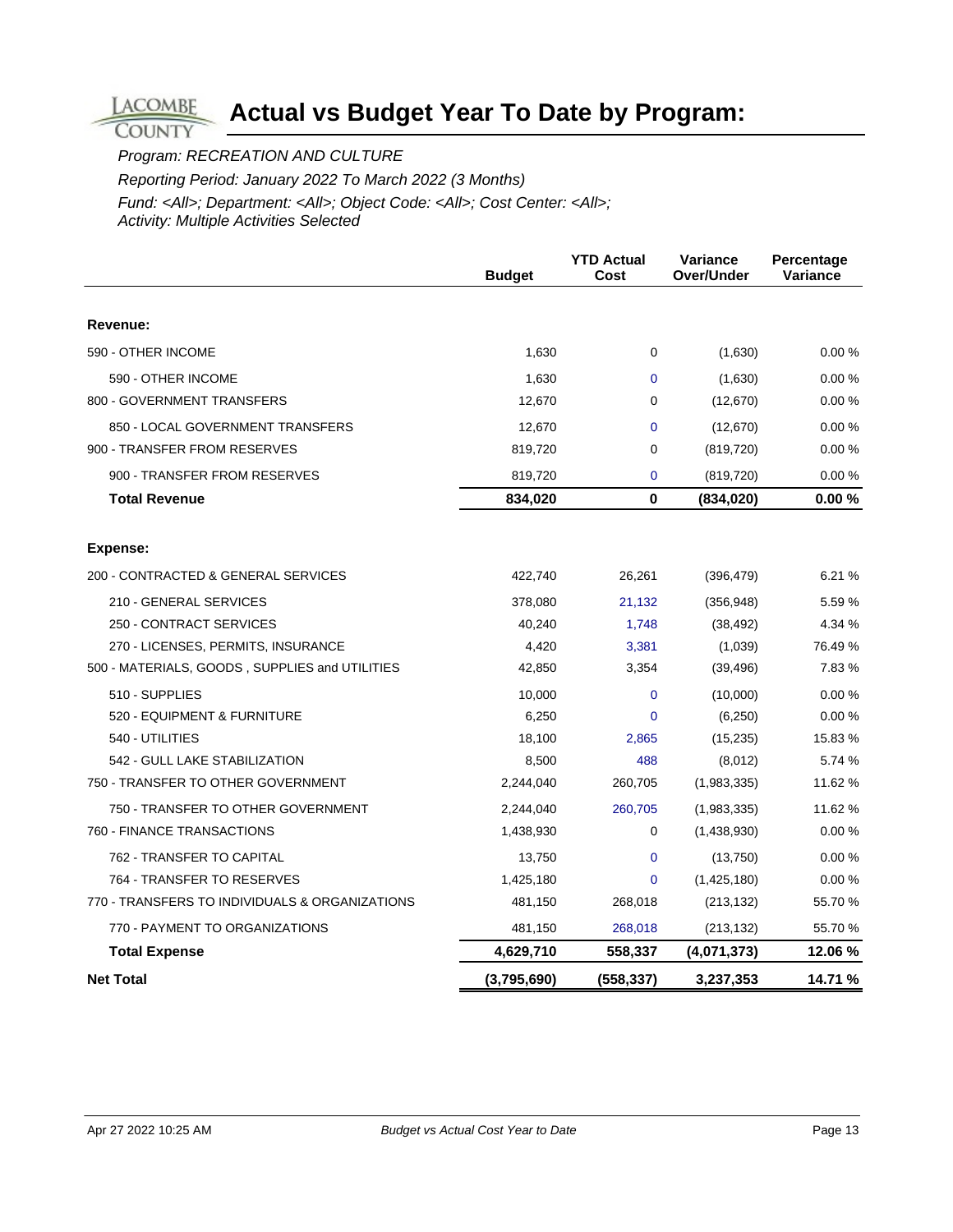Program: TRANSPORTATION SERVICES

**LACOMBE COUNTY** 

Reporting Period: January 2022 To March 2022 (3 Months)

|                                                                   | <b>Budget</b>    | <b>YTD Actual</b><br>Cost | Variance<br>Over/Under | Percentage<br><b>Variance</b> |
|-------------------------------------------------------------------|------------------|---------------------------|------------------------|-------------------------------|
| Revenue:                                                          |                  |                           |                        |                               |
| 340 - SALES TO OTHER GOVERNMENT                                   | 157,840          | 54,664                    | (103, 176)             | 34.63 %                       |
| 340 - SALES TO OTHER GOVERNMENT                                   | 157,840          | 54,664                    | (103, 176)             | 34.63 %                       |
| 400 - SALES AND USER CHARGES                                      | 1,067,540        | 102,830                   | (964, 710)             | 9.63%                         |
|                                                                   |                  |                           |                        |                               |
| 400 - SALES AND USER CHARGES                                      | 580,000          | 64,196                    | (515, 804)             | 11.07 %                       |
| 418 - INTERNAL SALES & USER CHARGES<br>526 - LICENSES AND PERMITS | 487,540<br>2,000 | 38,634<br>2,100           | (448,906)<br>100       | 7.92 %<br>105.00 %            |
|                                                                   |                  |                           |                        |                               |
| 526 - LICENSES AND PERMITS                                        | 2,000            | 2,100                     | 100                    | 105.00 %                      |
| 560 - RENTAL INCOME                                               | 66,800           | 54,876                    | (11, 925)              | 82.15 %                       |
| 560 - RENTAL INCOME                                               | 66,800           | 54,876                    | (11, 925)              | 82.15 %                       |
| 590 - OTHER INCOME                                                | 5,000            | 0                         | (5,000)                | 0.00%                         |
| 590 - OTHER INCOME                                                | 5,000            | 0                         | (5,000)                | 0.00%                         |
| 800 - GOVERNMENT TRANSFERS                                        | 6,734,620        | 210,953                   | (6,523,667)            | 3.13%                         |
| 830 - FEDERAL GOVERNMENT TRANSFERS                                | 1,211,050        | (580, 741)                | (1,791,791)            | $-47.95%$                     |
| 840 - PROVINCIAL GOVERNMENT TRANSFERS                             | 5,523,570        | 791,694                   | (4,731,876)            | 14.33 %                       |
| 900 - TRANSFER FROM RESERVES                                      | 4,998,780        | 0                         | (4,998,780)            | 0.00%                         |
| 900 - TRANSFER FROM RESERVES                                      | 4,998,780        | 0                         | (4,998,780)            | 0.00%                         |
| <b>Total Revenue</b>                                              | 13,032,580       | 425,423                   | (12,607,157)           | 3.26 %                        |
|                                                                   |                  |                           |                        |                               |
| Expense:                                                          |                  |                           |                        |                               |
| 100 - SALARIES, WAGES and BENEFITS                                | 5,749,580        | 1,528,299                 | (4,221,281)            | 26.58 %                       |
| 110 - SALARIES & WAGES                                            | 6,361,230        | 1,258,101                 | (5, 103, 130)          | 19.78 %                       |
| 130 - EMPLOYEE BENEFITS                                           | 970,200          | 256,952                   | (713, 248)             | 26.48%                        |
| 132 - EMPLOYEE BENEFIT CONTRIBUTION                               | 28,590           | 9,225                     | (19, 365)              | 32.26 %                       |
| 140 - PROFESSIONAL DEVELOPMENT                                    | 25,000           | 4,023                     | (20, 978)              | 16.09 %                       |
| 162 - CAPITAL RECOVERY -LABOUR                                    | (1,635,440)      | 0                         | 1,635,440              | 0.00%                         |
| 200 - CONTRACTED & GENERAL SERVICES                               | 1,565,890        | 155,302                   | (1,410,588)            | 9.92 %                        |
| 210 - GENERAL SERVICES                                            | 52,280           | 10,065                    | (42, 215)              | 19.25 %                       |
| 211 - TRAVEL & SUBSISTENCE                                        | 96,640           | 3,194                     | (93, 446)              | 3.31 %                        |
| 250 - CONTRACT SERVICES                                           | 1,272,940        | 29,490                    | (1,243,450)            | 2.32 %                        |
| 270 - LICENSES, PERMITS, INSURANCE                                | 144,030          | 112,552                   | (31, 478)              | 78.14 %                       |
| 500 - MATERIALS, GOODS, SUPPLIES and UTILITIES                    | 4,487,730        | 571,888                   | (3,915,842)            | 12.74 %                       |
| 510 - SUPPLIES                                                    | 138,660          | 32,035                    | (106, 625)             | 23.10 %                       |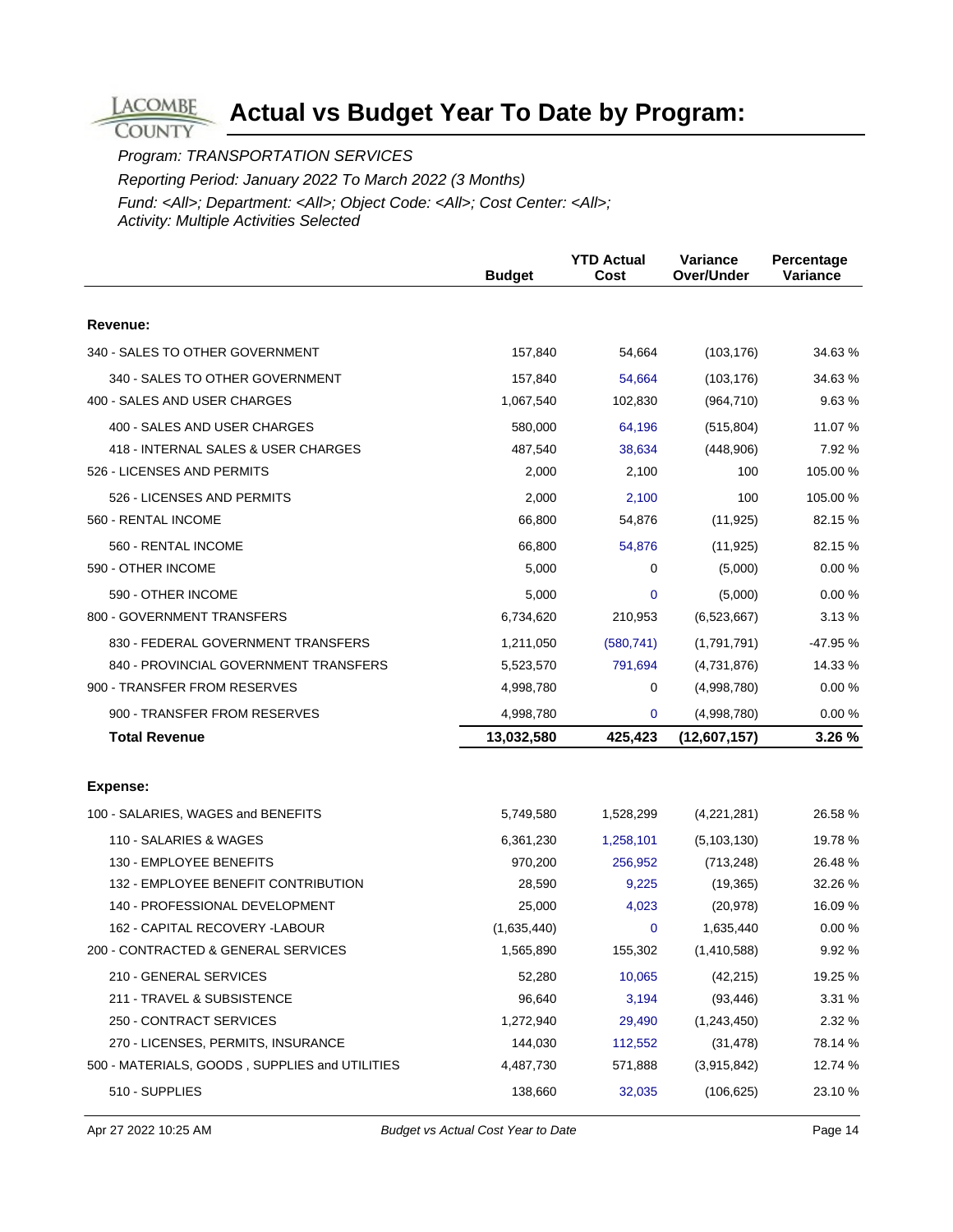Program: TRANSPORTATION SERVICES

**LACOMBE COUNTY** 

Reporting Period: January 2022 To March 2022 (3 Months)

|                                     | <b>Budget</b>  | <b>YTD Actual</b><br>Cost | Variance<br>Over/Under | Percentage<br>Variance |
|-------------------------------------|----------------|---------------------------|------------------------|------------------------|
| 512 - CLOTHING                      | 18,480         | 4,476                     | (14,004)               | 24.22 %                |
| 520 - EQUIPMENT & FURNITURE         | 14,600         | $\mathbf 0$               | (14,600)               | 0.00%                  |
| 521 - FUEL & LUBE                   | 1,385,330      | 107,628                   | (1,277,702)            | 7.77 %                 |
| <b>522 - TIRES</b>                  | 102,000        | 10,601                    | (91, 399)              | 10.39 %                |
| 523 - PARTS, BATTERIES, STEEL       | 230,000        | 71,215                    | (158, 785)             | 30.96 %                |
| 524 - SMALL TOOLS                   | 42,200         | 13,322                    | (28, 878)              | 31.57 %                |
| 529 - BRIDGE MATERIAL               | 299,000        | 135,232                   | (163, 768)             | 45.23 %                |
| 530 - CONSTRUCTION & MTNCE SUPPLIES | 764,600        | 118,475                   | (646, 125)             | 15.50 %                |
| 534 - GRAVEL                        | 1,080,360      | $\mathbf 0$               | (1,080,360)            | 0.00%                  |
| 536 - FENCE MATERIAL                | 5,000          | $\mathbf 0$               | (5,000)                | 0.00%                  |
| 537 - CULVERTS                      | 20,000         | $\mathbf 0$               | (20,000)               | 0.00%                  |
| 538 - BLADES                        | 156,800        | 28,501                    | (128, 299)             | 18.18%                 |
| 539 - SIGNS                         | 50,000         | 2,635                     | (47, 365)              | 5.27 %                 |
| 540 - UTILITIES                     | 180,700        | 47,768                    | (132, 932)             | 26.43 %                |
| 750 - TRANSFER TO OTHER GOVERNMENT  | 1,200          | 1,288                     | 88                     | 107.29 %               |
| 750 - TRANSFER TO OTHER GOVERNMENT  | 1,200          | 1,288                     | 88                     | 107.29 %               |
| 760 - FINANCE TRANSACTIONS          | 20,750,810     | 0                         | (20, 750, 810)         | 0.00%                  |
| 762 - TRANSFER TO CAPITAL           | 11,371,280     | $\mathbf 0$               | (11, 371, 280)         | 0.00%                  |
| 764 - TRANSFER TO RESERVES          | 9,379,530      | $\mathbf 0$               | (9,379,530)            | 0.00%                  |
| 993 - CAPITAL RECOVERY - EQUIPMENT  | (2,684,940)    | 0                         | 2,684,940              | 0.00%                  |
| 993 - CAPITAL RECOVERY - EQUIPMENT  | (2,684,940)    | $\mathbf 0$               | 2,684,940              | 0.00%                  |
| <b>Total Expense</b>                | 29,870,270     | 2,256,777                 | (27, 613, 493)         | 7.56 %                 |
| <b>Net Total</b>                    | (16, 837, 690) | (1,831,354)               | 15,006,336             | 10.88%                 |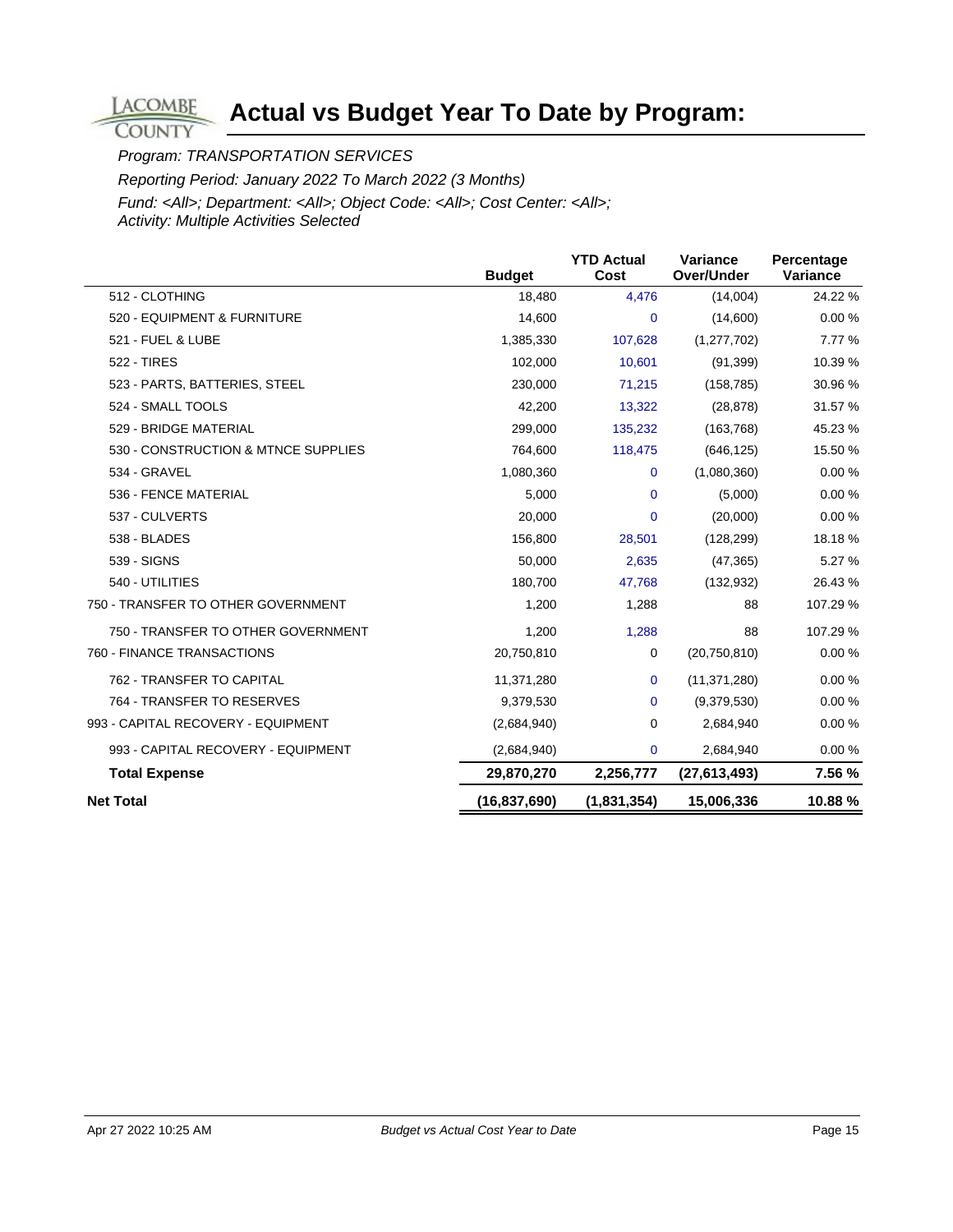#### Program: WASTE MANAGEMENT

**LACOMBE COUNTY** 

Reporting Period: January 2022 To March 2022 (3 Months)

|                                                | <b>Budget</b> | <b>YTD Actual</b><br>Cost | <b>Variance</b><br>Over/Under | Percentage<br><b>Variance</b> |
|------------------------------------------------|---------------|---------------------------|-------------------------------|-------------------------------|
|                                                |               |                           |                               |                               |
| Revenue:                                       |               |                           |                               |                               |
| 400 - SALES AND USER CHARGES                   | 51,440        | 13,177                    | (38, 263)                     | 25.62 %                       |
| 400 - SALES AND USER CHARGES                   | 51,440        | 13,177                    | (38, 263)                     | 25.62 %                       |
| <b>Total Revenue</b>                           | 51,440        | 13,177                    | (38, 263)                     | 25.62 %                       |
| <b>Expense:</b>                                |               |                           |                               |                               |
| 100 - SALARIES, WAGES and BENEFITS             | 5,240         | 1,116                     | (4, 124)                      | 21.30 %                       |
| 110 - SALARIES & WAGES                         | 4.340         | 921                       | (3, 419)                      | 21.22 %                       |
| 130 - EMPLOYEE BENEFITS                        | 900           | 195                       | (705)                         | 21.66 %                       |
| 200 - CONTRACTED & GENERAL SERVICES            | 68,440        | 11,828                    | (56, 612)                     | 17.28 %                       |
| 250 - CONTRACT SERVICES                        | 68,440        | 11,828                    | (56, 612)                     | 17.28 %                       |
| 750 - TRANSFER TO OTHER GOVERNMENT             | 747,300       | 6,865                     | (740, 435)                    | 0.92%                         |
| 750 - TRANSFER TO OTHER GOVERNMENT             | 747,300       | 6,865                     | (740, 435)                    | 0.92%                         |
| 770 - TRANSFERS TO INDIVIDUALS & ORGANIZATIONS | 2,000         | $\Omega$                  | (2,000)                       | 0.00%                         |
| 770 - PAYMENT TO ORGANIZATIONS                 | 2,000         | $\mathbf 0$               | (2,000)                       | 0.00%                         |
| <b>Total Expense</b>                           | 822,980       | 19,809                    | (803, 171)                    | 2.41%                         |
| <b>Net Total</b>                               | (771, 540)    | (6, 632)                  | 764,908                       | 0.86%                         |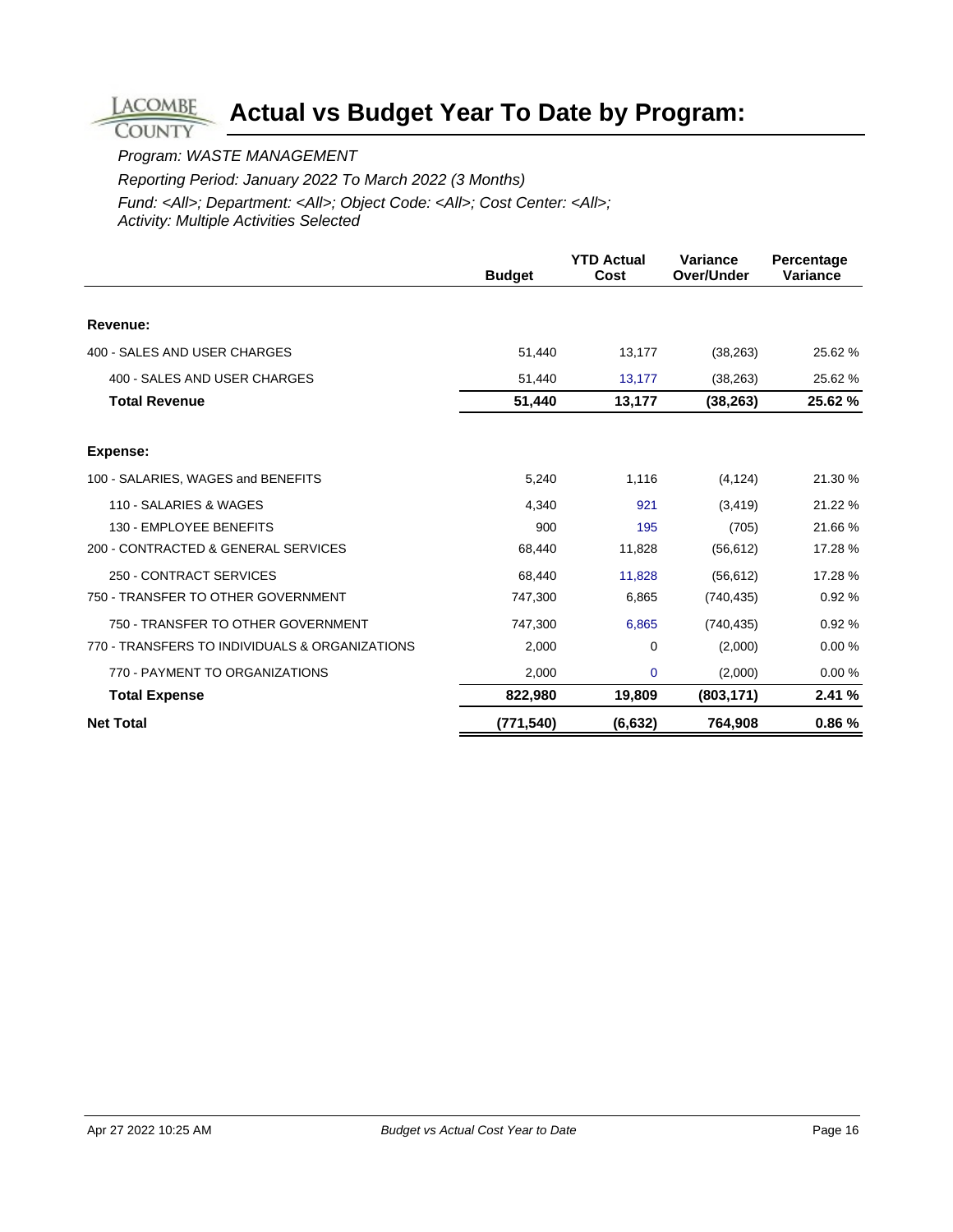Program: WASTEWATER TREATMENT & DISPOSAL Reporting Period: January 2022 To March 2022 (3 Months) Fund: <All>; Department: <All>; Object Code: <All>; Cost Center: <All>; Activity: Multiple Activities Selected

**LACOMBE COUNTY** 

|                                                | <b>Budget</b>     | <b>YTD Actual</b><br>Cost | Variance<br>Over/Under  | Percentage<br>Variance |
|------------------------------------------------|-------------------|---------------------------|-------------------------|------------------------|
|                                                |                   |                           |                         |                        |
| Revenue:                                       |                   |                           |                         |                        |
| 340 - SALES TO OTHER GOVERNMENT                | 245,610           | 61,505                    | (184, 105)              | 25.04 %                |
| 340 - SALES TO OTHER GOVERNMENT                | 245,610           | 61,505                    | (184, 105)              | 25.04 %                |
| 400 - SALES AND USER CHARGES                   | 317,500           | 50,909                    | (266, 591)              | 16.03%                 |
| 400 - SALES AND USER CHARGES                   | 317,500           | 50,909                    | (266, 591)              | 16.03%                 |
| 900 - TRANSFER FROM RESERVES                   | 297,490           | 0                         | (297, 490)              | 0.00%                  |
| 900 - TRANSFER FROM RESERVES                   | 297,490           | 0                         | (297, 490)              | 0.00%                  |
| 990 - DEVELOPER AGREEMENTS AND LEVIES          | 1,389,900         | 285,351                   | (1, 104, 549)           | 20.53 %                |
| 990 - DEVELOPER AGREEMENTS & LEVIES            | 1,389,900         | 285,351                   | (1, 104, 549)           | 20.53 %                |
| <b>Total Revenue</b>                           | 2,250,500         | 397,765                   | (1,852,735)             | 17.67 %                |
| <b>Expense:</b>                                |                   |                           |                         |                        |
| 100 - SALARIES, WAGES and BENEFITS             | 280,460           | 67,231                    | (213, 229)              | 23.97 %                |
| 110 - SALARIES & WAGES                         |                   |                           |                         | 23.44 %                |
| 130 - EMPLOYEE BENEFITS                        | 240,000<br>40,460 | 56,257<br>10,973          | (183, 743)<br>(29, 487) | 27.12 %                |
| 200 - CONTRACTED & GENERAL SERVICES            | 328,070           | 15,121                    | (312, 949)              | 4.61%                  |
| 210 - GENERAL SERVICES                         | 23,750            | 765                       | (22, 985)               | 3.22 %                 |
| 211 - TRAVEL & SUBSISTENCE                     | 2,750             | 59                        | (2,691)                 | 2.16 %                 |
| 250 - CONTRACT SERVICES                        | 296,390           | 10,296                    | (286,094)               | 3.47 %                 |
| 270 - LICENSES, PERMITS, INSURANCE             | 5,180             | 4,000                     | (1, 180)                | 77.23 %                |
| 341 - PURCHASES FROM OTHER GOVERNMENT          | 152,760           | 5,962                     | (146, 798)              | 3.90 %                 |
| 341 - PURCHASES FROM OTHER GOVERNMENT          | 152,760           | 5,962                     | (146, 798)              | 3.90 %                 |
| 500 - MATERIALS, GOODS, SUPPLIES and UTILITIES | 36,150            | 10,127                    | (26, 023)               | 28.01 %                |
| 510 - SUPPLIES                                 | 15,400            | 4,763                     | (10, 637)               | 30.93 %                |
| 520 - EQUIPMENT & FURNITURE                    | 0                 | 0                         | 0                       | 0.00%                  |
| 540 - UTILITIES                                | 20,750            | 5,364                     | (15, 386)               | 25.85 %                |
| 750 - TRANSFER TO OTHER GOVERNMENT             | 159,510           | $\Omega$                  | (159, 510)              | 0.00 %                 |
| 750 - TRANSFER TO OTHER GOVERNMENT             | 159,510           | 0                         | (159, 510)              | 0.00%                  |
| 760 - FINANCE TRANSACTIONS                     | 1,389,900         | 0                         | (1,389,900)             | $0.00 \%$              |
| 764 - TRANSFER TO RESERVES                     | 1,389,900         | 0                         | (1,389,900)             | 0.00 %                 |
| <b>Total Expense</b>                           | 2,346,850         | 98,441                    | (2, 248, 409)           | 4.19 %                 |
| <b>Net Total</b>                               | (96, 350)         | 299,324                   | 395,674                 | -310.66%               |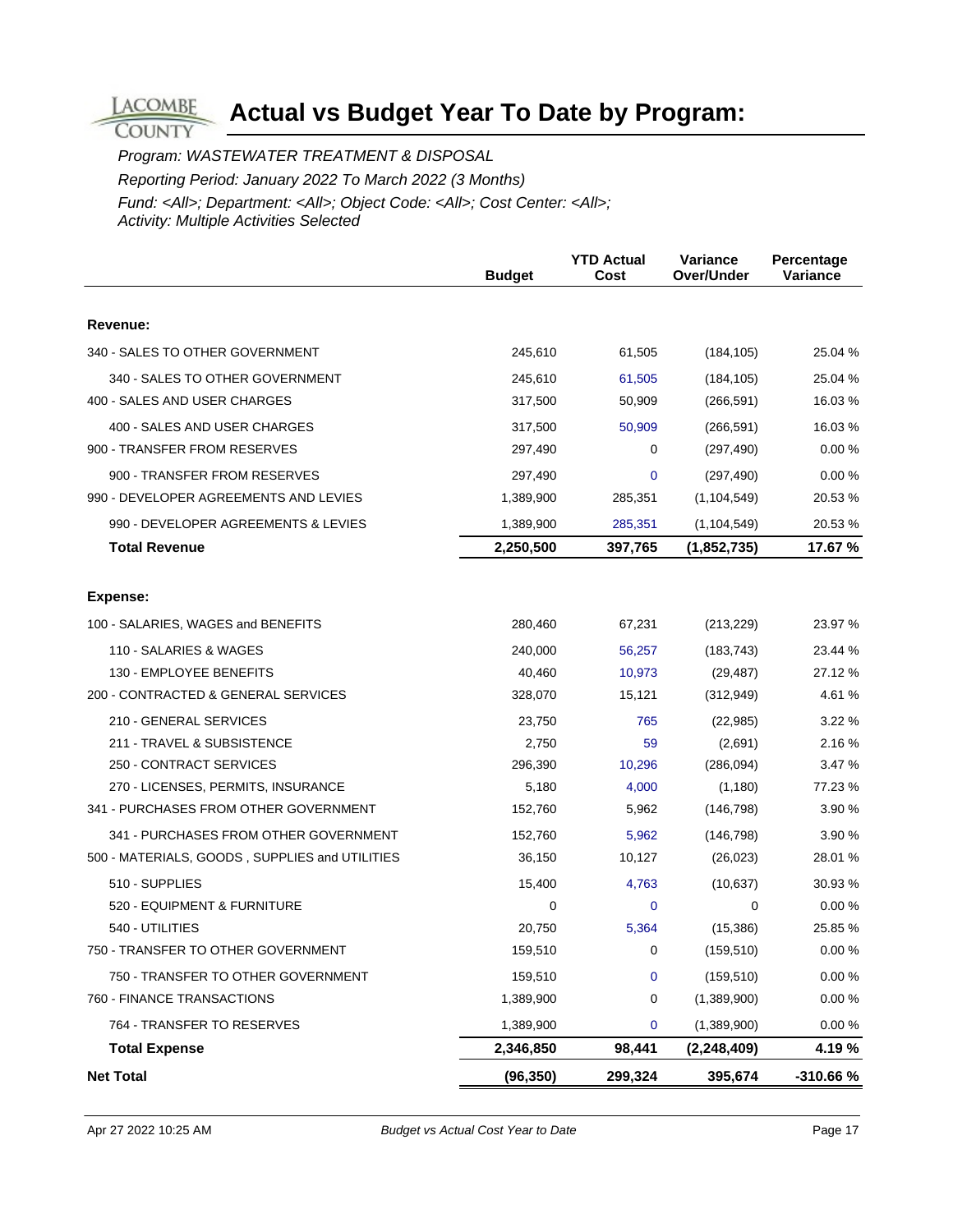**COUNTY** Program: WATER SUPPLY & DISTRIBUTION

**LACOMBE** 

Reporting Period: January 2022 To March 2022 (3 Months)

|                                                | <b>Budget</b> | <b>YTD Actual</b><br>Cost | Variance<br>Over/Under | Percentage<br><b>Variance</b> |
|------------------------------------------------|---------------|---------------------------|------------------------|-------------------------------|
|                                                |               |                           |                        |                               |
| Revenue:                                       |               |                           |                        |                               |
| 340 - SALES TO OTHER GOVERNMENT                | 129,280       | 47,920                    | (81, 360)              | 37.07 %                       |
| 340 - SALES TO OTHER GOVERNMENT                | 129,280       | 47,920                    | (81, 360)              | 37.07 %                       |
| 400 - SALES AND USER CHARGES                   | 729,550       | 153,054                   | (576, 496)             | 20.98 %                       |
| 400 - SALES AND USER CHARGES                   | 729,550       | 153,054                   | (576, 496)             | 20.98 %                       |
| 900 - TRANSFER FROM RESERVES                   | 32,370        | 0                         | (32, 370)              | 0.00%                         |
| 900 - TRANSFER FROM RESERVES                   | 32,370        | 0                         | (32, 370)              | 0.00%                         |
| 990 - DEVELOPER AGREEMENTS AND LEVIES          | 1,344,710     | 276,028                   | (1,068,682)            | 20.53 %                       |
| 990 - DEVELOPER AGREEMENTS & LEVIES            | 1,344,710     | 276,028                   | (1,068,682)            | 20.53 %                       |
| <b>Total Revenue</b>                           | 2,235,910     | 477,001                   | (1,758,909)            | 21.33 %                       |
|                                                |               |                           |                        |                               |
| <b>Expense:</b>                                |               |                           |                        |                               |
| 100 - SALARIES, WAGES and BENEFITS             | 389,350       | 116,271                   | (273,079)              | 29.86%                        |
| 110 - SALARIES & WAGES                         | 317,130       | 88,045                    | (229, 085)             | 27.76 %                       |
| 130 - EMPLOYEE BENEFITS                        | 61,250        | 26,319                    | (34, 931)              | 42.97 %                       |
| 132 - EMPLOYEE BENEFIT CONTRIBUTION            | 0             | (1)                       | (1)                    | 0.00%                         |
| 140 - PROFESSIONAL DEVELOPMENT                 | 10,970        | 1,908                     | (9,062)                | 17.39 %                       |
| 200 - CONTRACTED & GENERAL SERVICES            | 38,670        | 18,709                    | (19,961)               | 48.38 %                       |
| 210 - GENERAL SERVICES                         | (7,480)       | 2,206                     | 9,686                  | $-29.49%$                     |
| 211 - TRAVEL & SUBSISTENCE                     | 9,200         | 191                       | (9,009)                | 2.07 %                        |
| 250 - CONTRACT SERVICES                        | 29,810        | 10,331                    | (19, 479)              | 34.66 %                       |
| 270 - LICENSES, PERMITS, INSURANCE             | 7,140         | 5,981                     | (1, 159)               | 83.77 %                       |
| 341 - PURCHASES FROM OTHER GOVERNMENT          | 363,180       | 45,823                    | (317, 357)             | 12.62 %                       |
| 341 - PURCHASES FROM OTHER GOVERNMENT          | 363,180       | 45,823                    | (317, 357)             | 12.62 %                       |
| 500 - MATERIALS, GOODS, SUPPLIES and UTILITIES | 90,760        | 23,953                    | (66, 807)              | 26.39 %                       |
| 510 - SUPPLIES                                 | 16,010        | 3,261                     | (12, 749)              | 20.37 %                       |
| 520 - EQUIPMENT & FURNITURE                    | 31,950        | 11,546                    | (20, 404)              | 36.14 %                       |
| 521 - FUEL & LUBE                              | 25,160        | 4,191                     | (20, 969)              | 16.66 %                       |
| 522 - TIRES                                    | 2,000         | 1,128                     | (872)                  | 56.38 %                       |
| 523 - PARTS, BATTERIES, STEEL                  | 2,500         | 902                       | (1,598)                | 36.07%                        |
| 540 - UTILITIES                                | 13,140        | 2,925                     | (10, 215)              | 22.26 %                       |
| 750 - TRANSFER TO OTHER GOVERNMENT             | 135,720       | 0                         | (135, 720)             | 0.00%                         |
| 750 - TRANSFER TO OTHER GOVERNMENT             | 135,720       | 0                         | (135, 720)             | 0.00 %                        |